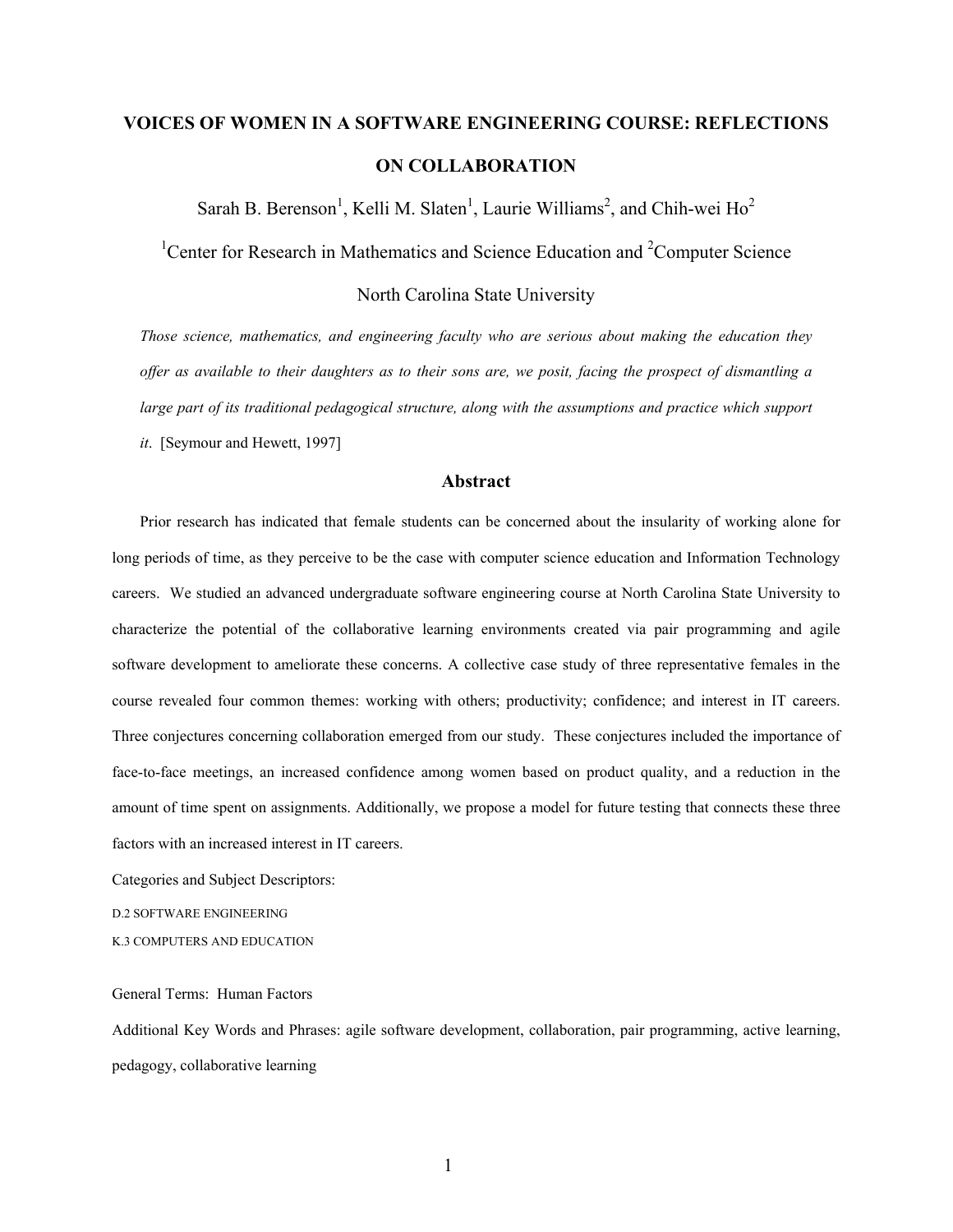# **1 Introduction**

Traditionally, computer science and software engineering education has emphasized working alone, whereby collaboration is cheating. Alternately, larger projects involve "divide-and-conquer" teamwork, in which the team members are assigned roles (such as team leader, development manager, or tester) and break up the whole project into relatively independent parts that each team member can work on primarily alone. In this paper, we share experiences with collaborative pedagogical techniques that we have found can increase the success and satisfaction of female students. Prior studies, including [Margolis, 1997], have indicated that female students can be concerned about the insularity of working alone for long periods of time, as they perceive to be the case with computer science education and Information Technology (IT) careers. As a result, we have initiated a study of pedagogical techniques that emphasize collaboration and teamwork over working alone. In this report, we examine the impression of female students on these techniques.

A longitudinal study has been initiated in the software engineering course at North Carolina State University (NCSU). When students take this course, they are in their third and fourth year of study and have completed six computer science courses. The course involves the development of several smaller programs and one larger team project. Instead of having the students work primarily alone, in the study the students work in pairs for two out of three assignments, employing the pair programming technique [Williams and Kessler, 2003], or in collaborative team settings which employ agile software development techniques [Cockburn, 2001]. To examine the impressions of this substantial pedagogical change, we conducted an in-depth inquiry of three representative females in the class. Specifically, we conducted personal interviews [Berenson, Slaten et al., 2004] with the three young women and examined a retrospective paper each prepared as a course assignment. *The goal of our study was to determine if the use of pair programming and collaborative aspects of agile software development is a favorable change from the female perspective.*

#### **2 Background**

In this section, we discuss pair programming and agile software development. From a general education perspective, we provide background research of gender studies, and the frameworks and questions guiding this study.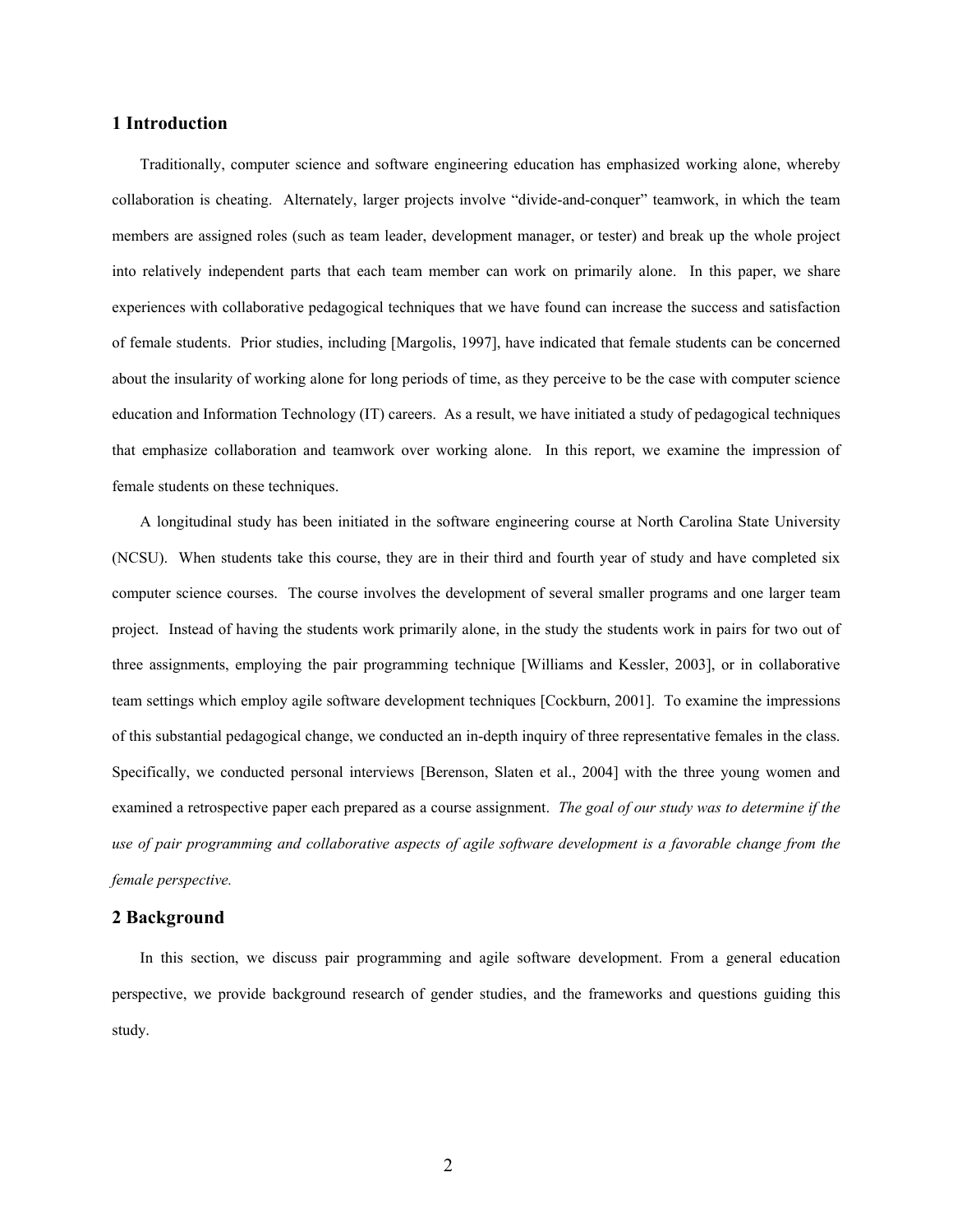#### **2.1 Pair Programming**

Pair programming refers to the practice whereby two programmers work together at one computer, collaborating on the same design, algorithm, code, or test. The pair is made up of a *driver,* who actively types at the computer or records a design; and a *navigator*, who watches the work of the driver and attentively identifies problems, asks clarifying questions, and makes suggestions. Both are also continuous brainstorming partners. Pair programming has been sporadically used by students and professionals for decades. The use of the practice has grown in the last five years due to its inclusion as a prominent software development practice of the agile software development methodology, Extreme Programming (XP) [Beck, 2000].

Computer science faculty are increasingly experimenting, either formally or informally, with pair programming in the classroom. Initial research results [Cockburn and Williams, 2000; Williams, Kessler et al., 2000; Williams, 2000] indicate that pair programmers produce higher quality code in about half the time of solo programmers. These findings are based on experiments conducted at the University of Utah in a senior-level software engineering course. The focus of that research was the affordability of pair programming and the ability of the practice to yield higher quality code without significant increases in time or cost. The researchers also observed educational benefits for student pair programmers. These benefits include higher scores on graded assignments, increased satisfaction and confidence, reduced student frustration, and reduced workload for the teaching staff.

These observations inspired further research examining the use of pair programming in educating computer science students. Educators at the University of California at Santa Cruz (UCSC) [Bevan, Werner et al., 2002; McDowell, Werner et al., 2002; McDowell, Werner et al., 2003] and NCSU [Williams, Wiebe et al., 2002; Williams, Yang et al., 2002; Nagappan, Williams et al., 2003] have experimented with pair programming in introductory undergraduate programming courses with over 1200 first-year students. These researchers observed that pair programming has a positive impact on multiple aspects of student performance and enjoyment; none of the findings suggest that student learning is compromised.

The UCSC study performed targeted research on the success and retention of female students in introductory classes, comparing those who pair programmed and those who solo programmed. Their findings suggest that women who pair programmed had a higher average programming score (86.9% vs. 70.1%), were more confident in their solutions, and were more likely to have chosen a computer science-related major (59.5% vs. 22.2%).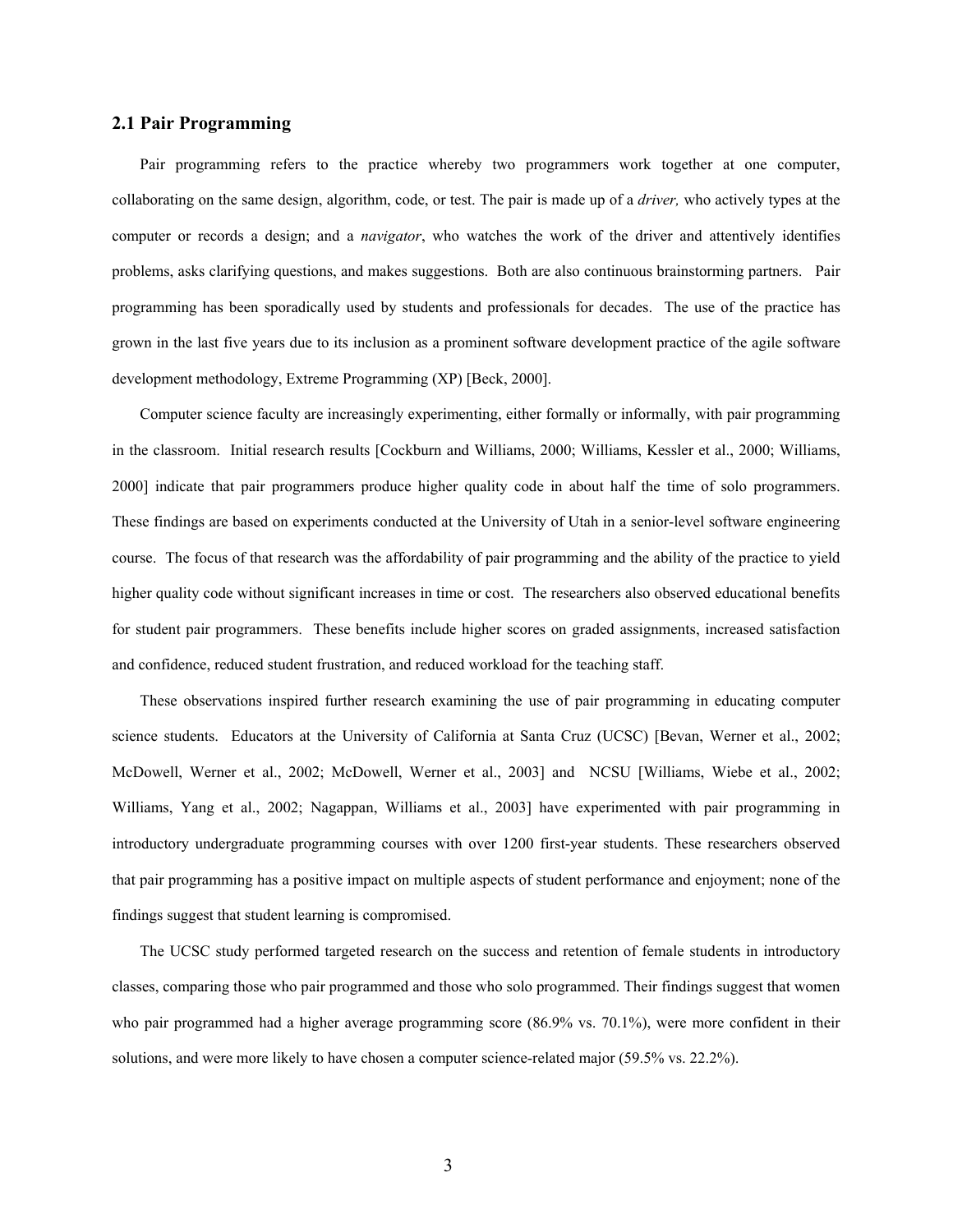#### **2.2 Agile Software Development**

Software development, where the bulk of IT development falls, can be described using process models. These models can be characterized as plan-driven or agile [Boehm, 2002]. The plan-driven models have an implicit assumption that a good deal of information about the product being developed can be obtained up front. As a result, creating a plan for the project to follow is advisable. An overriding philosophy of plan-driven software models is that the cost of product development can be minimized by creating detailed plans and by constructing and inspecting architecture and design documents prior to initiating code development. As a result of these activities, team members often "talk" through documents rather than face-to-face. Until relatively recently, plan-driven methodologies were most often taught in universities as formalized ways of doing business in the context of software-based systems.

Alternately, agile models are considered to be best suited for projects in which a great deal of change is anticipated [Cockburn, 2001; Boehm, 2002; Highsmith, 2002]. Because of the inevitable change, creating a detailed plan may not be worthwhile; the plan will only change. Spending significant amounts of time creating and inspecting an architecture and detailed design for the whole project is similarly not advisable; it will only change, too. Rather than spending a great deal of time early in the process on planning and requirements gathering, agile software developers spend time planning and gathering requirements for small iterations throughout the entire lifecycle of the project. Agile models have been around for some time, usually in the form of iterative and prototyping process model [Basili and Turner, 1975]. Some more recent examples of agile methodologies are Extreme Programming (XP) [Beck, 2000], Scrum [Schwaber and Beedle, 2002], Crystal [Cockburn, 2001], and FDD [Palmer and Felsing, 2002].

 Collaboration is an emphasized philosophy of agile methodologies. Consistently, the agile methods profess that software developers should sit in close proximity to their teammates, should collaborate on all tasks, and should talk and make agreements face-to-face rather than through signed-off documents [Cockburn, 2001]. XP also strongly emphasizes the need for software development teams to work a 40-hour work week, or at a sustainable pace [Beck, 2000]. One purpose of the 40-hour work week is to minimize the impact of work on the personal life of the team members, often a concern of female IT workers [Freeman and Aspray, 1999]. Another more technical reason for the practice is that tired programmers make more mistakes that may take longer to find and fix than the overtime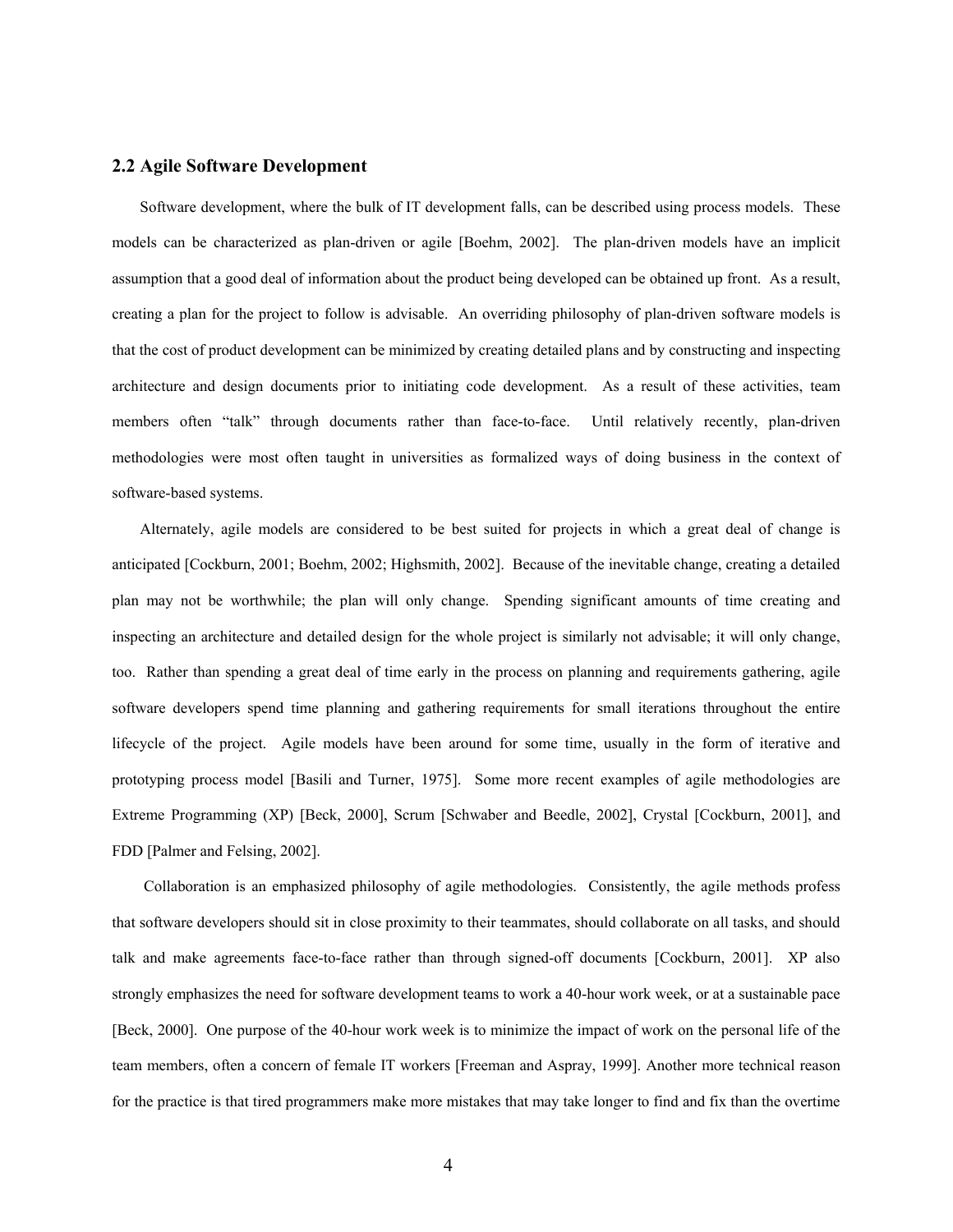worked. The work arrangements of agile teams are quite different from the stereotypical insular work arrangements of solo programmers working in cubicles all day (and night), listening only to the music on their headsets. Changes in the organization of work often have consequences for recruiting and retaining employees. The transition from solo programming to more collaborative work styles of programming may make a career in IT more attractive to women and for other reasons to minorities and men who are more productive in team environments, alleviating concerns of the lack of social interaction stereotypical of most IT positions.

# **2.3 Gender Studies**

Over the past 30 years, a considerable number of gender research studies have been conducted in the current problem of attracting and retaining women in IT careers. Kerr [1994], in writing about gifted women and girls, notes that women continually lower their career expectations beginning in adolescence and into college. Women have less interest than men in careers in engineering and the hard sciences and more interest in the social sciences. As career aspirations are lowered, a number of studies, e.g. [Arnold, 1994], find that women's confidence continues to slide downward in college, as they perceive themselves to be less intelligent than when they were in high school. College women are conflicted by pressure from peers to obtain a relationship with a "high-status" partner, and as Holland and Eisenhart [1990] note, college provides many women with an "education in romance." For these smart girls, the career aspirations of their partners become more important than their own career development. College women who do retain high expectations for themselves have high degrees of "identification" or interests in a particular career [Holland and Eisenhart, 1990]. Other factors positively affecting women's confidence are mentoring and leadership opportunities while attending college.

Researchers have studied the low interest of females in IT careers in an attempt to uncover reasons for and solutions to the problem of under-representation. The under-representation of women in the mathematical sciences emerged as a problematic issue in the 1970s while the under-representation of women in IT careers is a relatively new phenomenon. Much can be learned from the struggles to increase the participation of women in mathematics [Hanna, 1996]. One of the most significant effects was obtained from changing students, parents, and teachers' expectations and perceptions of the importance of the four years of high school mathematics. The gender gap in mathematics achievement is disappearing due to new perceptions and university entrance requirements. In many settings an equal number of young women and young men participate in high school calculus courses and major in university mathematics. Unfortunately, high school computer science is not a requirement for college entrance at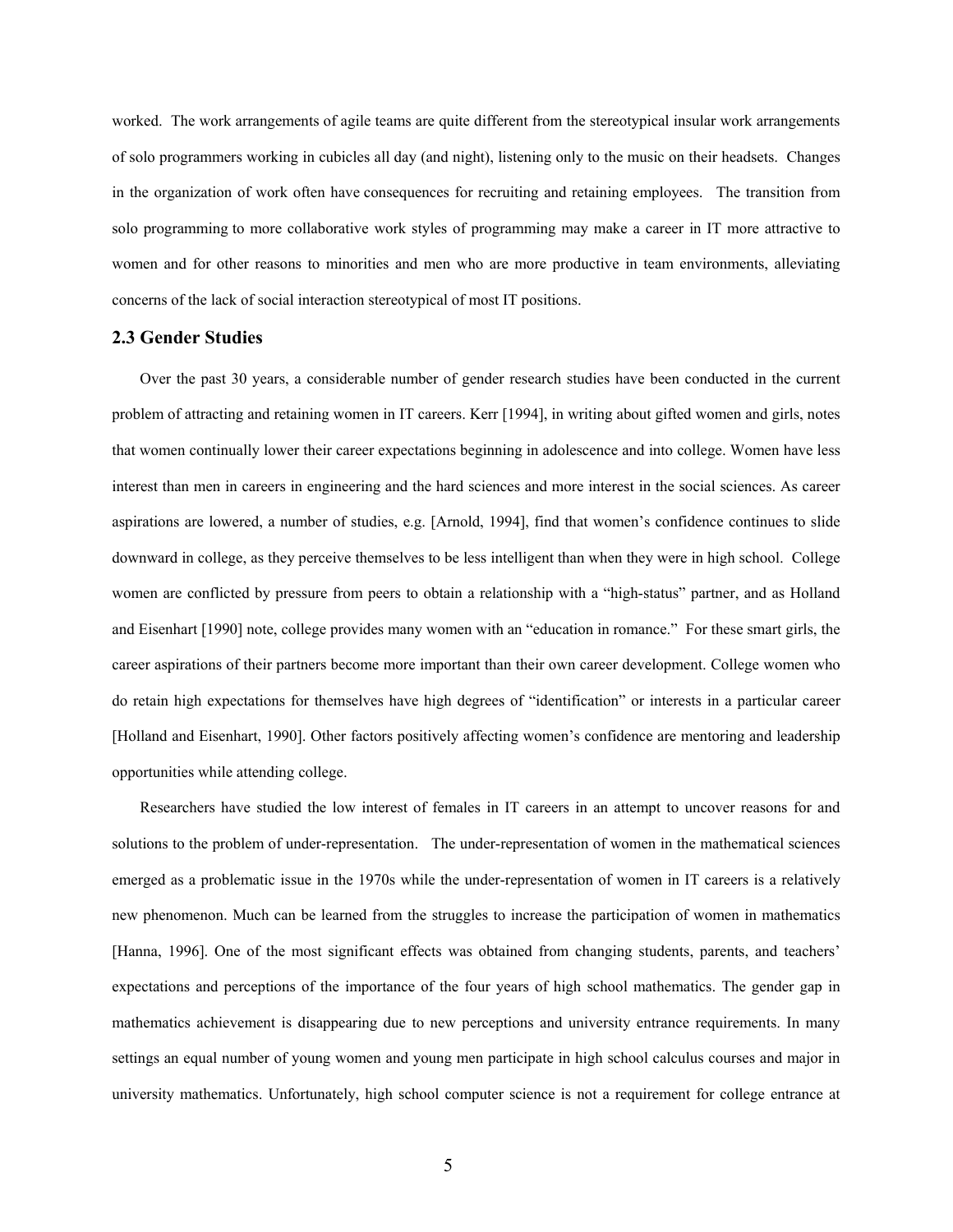most universities. In their study of high achieving girls Vouk, Berenson et al. [2004] found that the girls had little knowledge of high school computer science courses because they did know that these courses were not required for college entry and generally not weighted in terms of grading. The girls' perceptions were that computer science courses were not as "valuable" as advanced courses and would lower their grade point average, and consequently their high school ranking.

#### **2.4 Frameworks and Questions**

The guiding conceptual frameworks for our study stem from a perspective of situated cognition [Lave and Wenger, 1991] where students learn by participating in a collaborative apprenticeship, and the communication dimensions of social constructivism consisting of the univocal and dialogic functions of discourse [Wertsch and Toma 1995]. Univocal thinking is limited to the conversations that individuals have with themselves, while dialogic communications are those that occur within their interactions with others. While both the Lave/Wenger and the Wertsch/Toma frameworks speak to the social constructs of interactions, situated cognition is focused on the apprenticeship nature of the learning. In this software development course, students move from the peripheral apprenticeship positions of their first two years of study toward assuming more realistic tasks of an IT worker. In our study, we examine student' perceptions of their learning in a software development course as they move beyond their initial apprenticeships, acquiring and taking on more responsibilities of a job as a computer scientist. These contexts are the focus of study along with the univocal and dialogic nature of the learning context. We acknowledge that both univocal and dialogic communications occur within the collaborative contexts of this course.

Our research questions pertain to the collaborative learning environments created through agile software development and pair programming methods taught in an upper level computer science course. As such, we examine the following questions.

- 1. How can we characterize the collaborative learning environments?
- 2. In what ways did the collaborative learning environments appear to foster women's interests in computer science careers?

#### **3 Method of Inquiry**

In this section, we discuss the details of the course to explain the educative experiences of the students in this software engineering course. Additionally we describe the research design, the participants, the sources of data, and the analysis.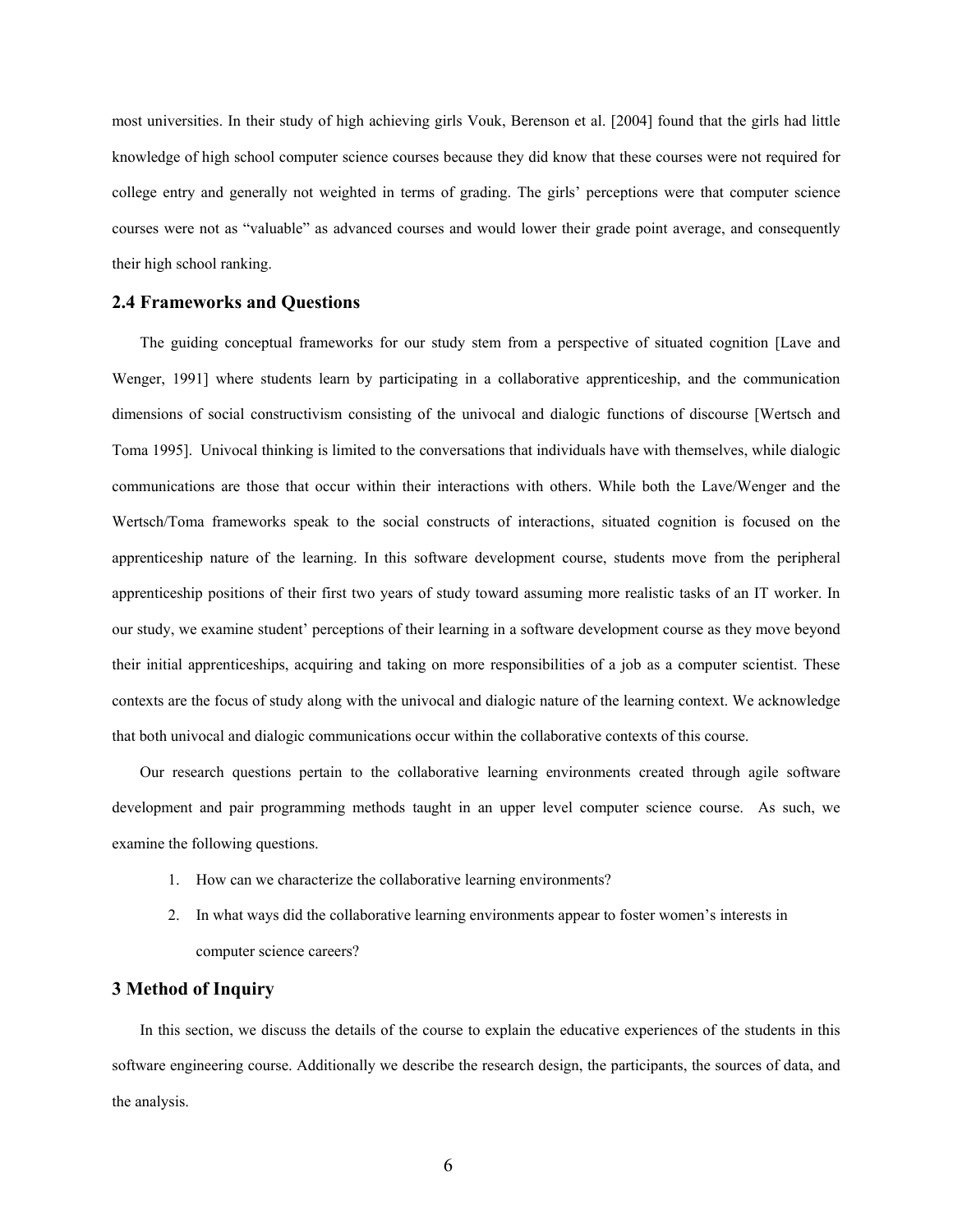#### **3.1 Course Details and Educational Approach**

In the fall 2003 semester, 106 students were enrolled in the software engineering course at NCSU. The students were divided into six lab sections with a maximum of 24 students in each lab section. Within each week, students had two hours of lecture time and two hours of closed lab. There were three two- to three-week programming assignments. Students were instructed to work in pairs for the first two assignments, with different assigned partners for each assignment. For the third assignment, each student worked alone. The purpose of the solo assignment was to assess the students' perceptions of working alone again after working collaboratively for the prior five weeks.

The course ended with a three- to five-person, six-week team project. Within this extended timeframe, students were required to develop the system in three short iterations using the XP methodology. The project involved the creation of a software reliability estimation tool. They also had the opportunity to earn extra credit on project enhancements. For the purposes of the research, some groups were designated to be solo groups while others were designated to be collaborative groups. The intention was that the solo groups would use the "divide-and-conquer" approach in which they would each be assigned a part of the project to work on alone and would integrate their work upon completion of work tasks. The collaborative teams would work in pairs. The students were asked to express a preference to be in a paired group or a solo group. The students were assigned to a paired or solo group according to the following:

- 1. Students reported whom in their lab section they did not want to work with and was not assigned to work with one of these students.
- 2. No female worked alone in a group of other males.
- 3. Balancing skill level so no team had a blatant advantage (e.g. having all A students) and the paired and solo groups were as academically equivalent as possible. The measures used to determine academic advantage were midterm scores and their overall and computer science grade point averages (GPA) when the students gave us permission via Informed Consent to view their GPA scores.

The students worked with different people for the paired assignments. This dynamic co-worker assignment is often called pair rotation. A research study at NCSU [Srikanth, Williams et al., 2004] indicated that students prefer pair rotation because they enjoy working with new people and getting to know their classmates. In a five-year study of 23 coeducational computer science departments in Virginia, face-to-face interviews revealed that both men and women explained that their classmates were a necessary source of help [Cohoon, 2001]. However, the "work alone"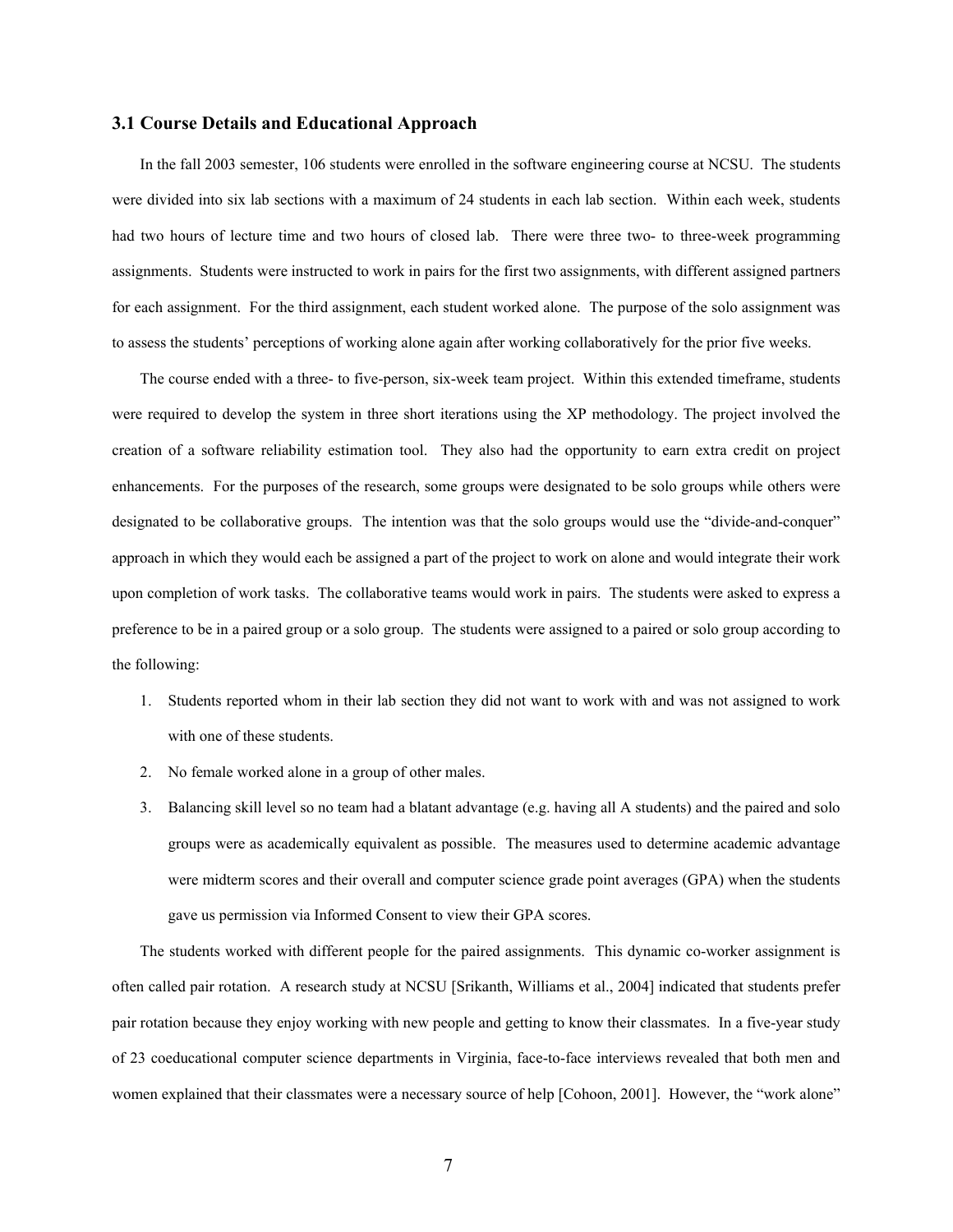nature of many computer science courses is not conducive to students meeting each other. In the fall of 2002, one quiet female student indicated to the third author that she wished she had pair programmed all through her university years. She said she had been taking computer science courses for three years and did not know anyone in her classes. She indicated that she now felt she knew most of the people in her lab section and that she was much happier.

#### *3***.2 Case Study**

To examine the questions outlined in Section 2.4, we focused our research on three female computer science students. We used a collective case study approach to analyze emergent themes of perspectives from three women who were enrolled in the same section of a junior-/senior-level software engineering course. Collective case studies are based on analysis of multiple individuals within a specific domain and the dynamics that result from within that domain [Creswell, 1998; Huberman and Miles, 2002]. Here the domain is "collaboration" or working with others while the dynamics emanate from instructional and programming approaches used by the students.

#### **3.3 Participants**

The participants were three female students who were enrolled in an upper-level undergraduate computer science course in software engineering during the fall semester of the 2003-2004 academic year. Two of the participants, Sylvia and Beth (pseudonyms), had no prior work experience in the IT field. The third participant, Stacy, had prior work experience with a large networking company. In terms of grades, Beth was an average student, whereas Stacy and Sylvia achieved well above the class average.

# **3.4 Data Sources**

The primary sources of data were semi-structured interviews that were audio-taped and transcribed. A professor and a graduate student, both in the College of Education, conducted the interviews of seven students to ensure anonymity of the students from the course teaching staff. The seven interviewees, three of whom were the females, were asked to respond to several questions relating to their experiences with pair programming, their reactions to the first three assignments, their career aspirations, and their experiences in the computer science field. These interviews occurred near the middle of the semester, after students had completed the first three assignments, and were beginning the team project. The interview protocol is in Appendix A.

In addition, all students in the class were asked to speak to their experiences with their team assignments by writing a two-page project retrospective. The participants wrote the project retrospectives at the end of the semester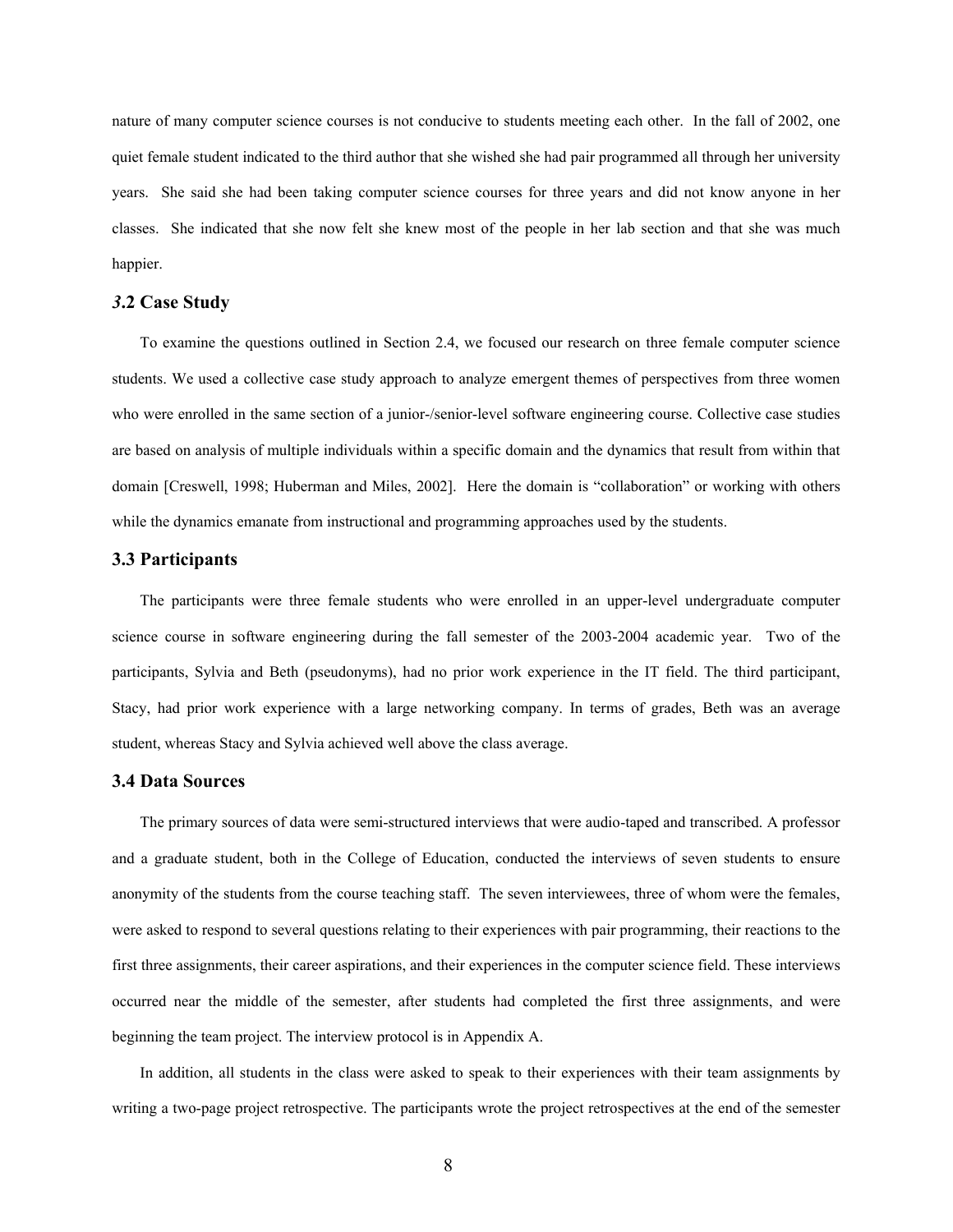after the completion of their team project. Thus, some data were obtained conversationally with relatively little time to think about one's answers while the retrospective data were in written form with several weeks to prepare. The specific questions that needed to be answered in the project retrospective are provided in Appendix B. Some of the questions were specifically related to technical aspects of the project. For the team project, Beth was assigned to a solo team even though she requested a pair team. Stacy requested and was placed on a solo team, and Sylvia participated, as requested, in a pair team.

#### **3.5 Analysis**

The case of collaboration was analyzed by examining and then categorizing the data. Four categories emerged: a) working with others, b) productivity, c) confidence, and d) interest in software development and IT careers. Then data were categorically sorted and reexamined to reveal rich descriptions and themes of the collaborative experiences. These themes provide the conjectures found in Section 5.

## **4 Results**

The results are presented within four major themes in these women's voices. Within the collaborative experience, the importance of face-to-face meetings emerged as a major factor of student satisfaction with the assignments and team project. Stacy, Sylvia, and Beth all agreed that within the team projects, whether solo or paired, frequent meetings were important to the quality of their products and levels of satisfaction with the collaborative experiences. The second collaboration theme to emerge was the increase in student productivity. Students agreed that when collaboration took place there was a higher quality product that took less time than a solo approach and that their time management skills were enhanced. The third theme to be identified was that of building confidence. There was general agreement among these three women that the collaborative work increased their confidence. Interest in IT careers, another major theme, was noted among all three women. The following data support these findings.

# **4.1 Face-to-Face Collaboration**

The descriptions of the subjects' collaborative experiences of agile software development methods and pair programming highlighted the importance of meeting your partner or team members in a physical sense rather than through other forms of communications, such as e-mails or telephone calls. Beth reflected on her experiences with pair programming: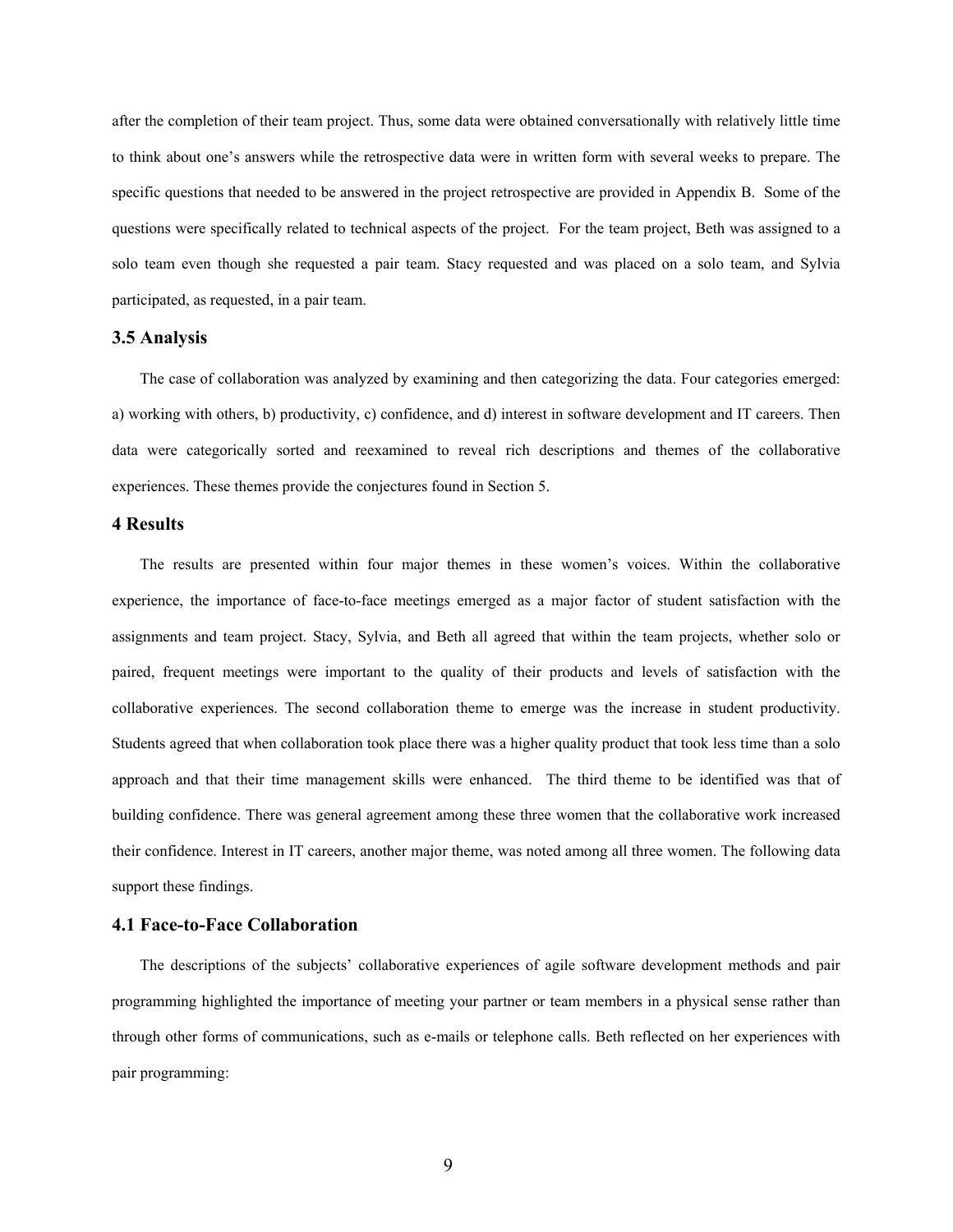*If you want to get full benefit from pair programming you really have to get together. Two persons sit beside*  each other doing stuff together as opposed to, you know, just meeting up one time and deciding to break (up the assignment] *– I'll do this part and you do that part. … we meet again tomorrow or the day after and then we see what we got and go on from there. I feel that approach wouldn't be as effective as say, spending most of the time sitting together doing it.* 

The approach of one person typing the code (driving) and the other observing (navigating) the coding was noted positively. Sylvia describes how working with others in another class has evolved into a pair programming approach.

*I know another course that I'm doing at the moment – it's actually programming in C but I'm working with two or three other people in my building also doing it. … One of them – we didn't actually plan the whole pair programming or anything. But when we're working on it, it was very much the role of driver/navigator – that kind of thing. Like he was typing and I was kind of watching what he was doing and asking him questions. I think it can be a very natural way to work.*

In her retrospective, Sylvia gave advice to others based on how her paired team worked in comparison to other teams.

*Also, meet regularly with the group and discuss what's going on, as I know that some groups had big problems with integrating their code, which is a hassle that can be avoided by just meeting up more often.*

Stacy substantiated Sylvia's claim concerning the importance of the physical meetings when writing in her retrospective about her experiences on a solo team.

If next year's class does solo groups as well, I would advise them to have one meeting time at the beginning of *the week's iteration and one in the middle of the week. We only had one at the beginning and then when people weren't doing their part, they just wouldn't respond to e-mail. I think they would've been more on task if we were meeting face-to-face mid-week.* 

For these women, whether they selected solo or paired teams, there was general agreement that e-mail or telephone communications did not replace the face-to-face meetings. Whether it was to keep the lines of communications open, increase on-task behaviors among team members, or improve the understanding of the development and coding; the benefits of physical, face-to-face meetings were apparent.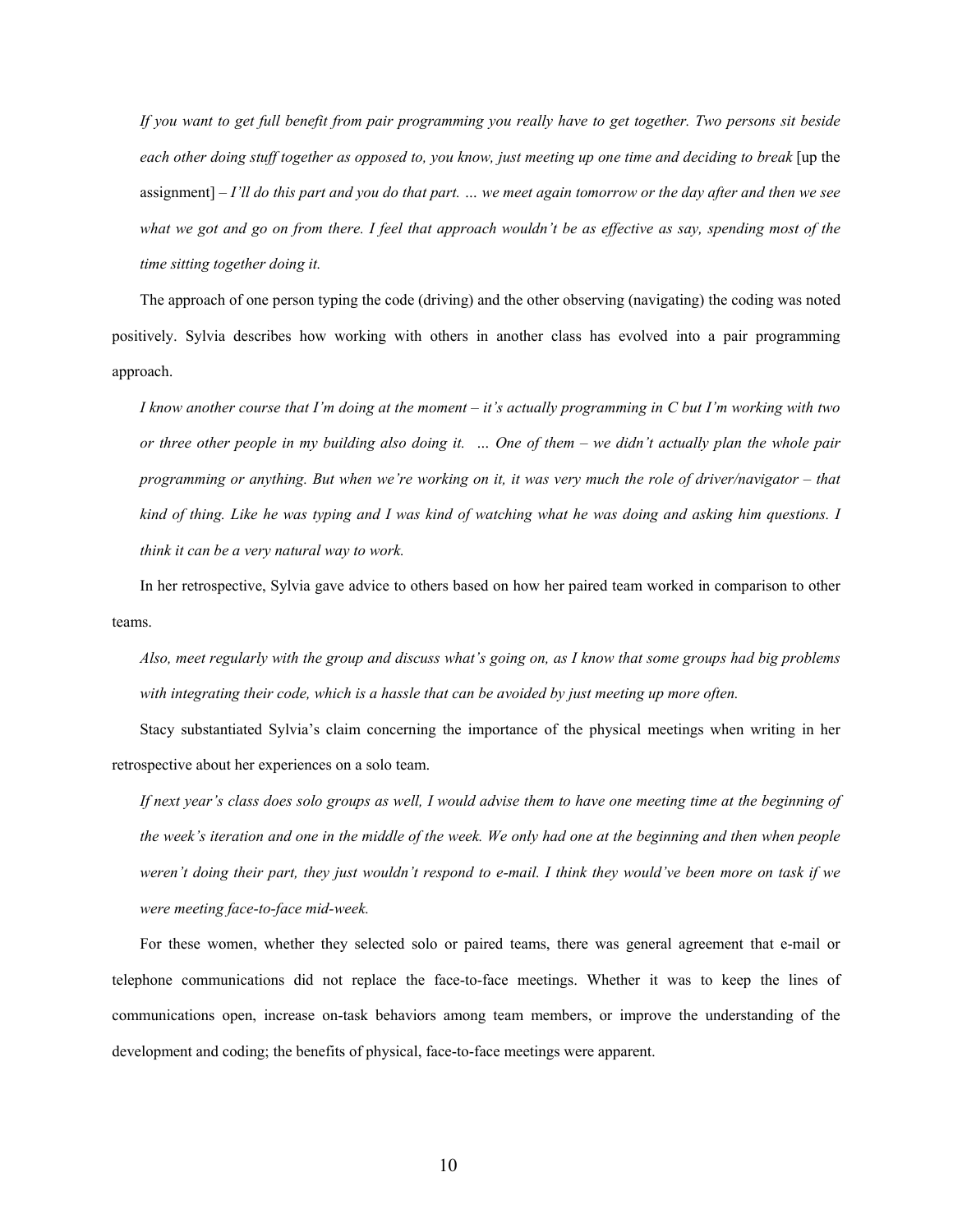# **4.2 Experiencing Productivity**

*Less Time.* A consensus developed among the students that paired programming and collaborative development methods took less time than solo work. Since students value time as an important factor in their lives, their opinions concerning structured collaborative experiences were positive. In speaking about her experiences with her partner, Sylvia commented:

*We just sat down and programmed and it was just the way we worked. It worked out really well. … We kind of got through this stuff in so much faster time than we would have separately – Much, much faster. … if you*  don't know how to do something and you're going away to search something on the Internet or look it up *yourself, it's easier to have someone else explain it to you.*

In speaking of her solo assignment, Beth speaks to feeling somewhat lost without a partner and taking a lot of time just staring at the computer.

*Then you go back to the old style of doing solo, it's kind of … a little bit hard. It suddenly feels like the weight is heavier – like you have to do all this stuff on your own and there's nobody to talk to and to ask a question to. So you have to like stare at the computer for hours … thinking all by yourself.* 

Speaking in a similar vein, Stacy infers that working alone can increase the amount of time she may have to spend on an assignment.

*I think that it's very common thing to get sort of stumped on something or code something that you just look*  back at and can't figure out why it's not working. I think that pair programming really helps solve those issues, *'cause you have one other person there looking with you and they can quickly see what you are blind to for whatever reason.* 

*Time Management*. The issue of collaborative work taking less time was repeated throughout the transcripts and the retrospectives. Also, students commented that they produced a higher quality product when they work collaboratively in pairs or teams. This theme is embedded within discussions of time management. More than 75% of the students in the class, including the three case subjects, did not finish the solo assignment due to issues of time management, thereby, reducing the quality of their assignments. In her interview, Sylvia explained her incomplete solo assignment as follows.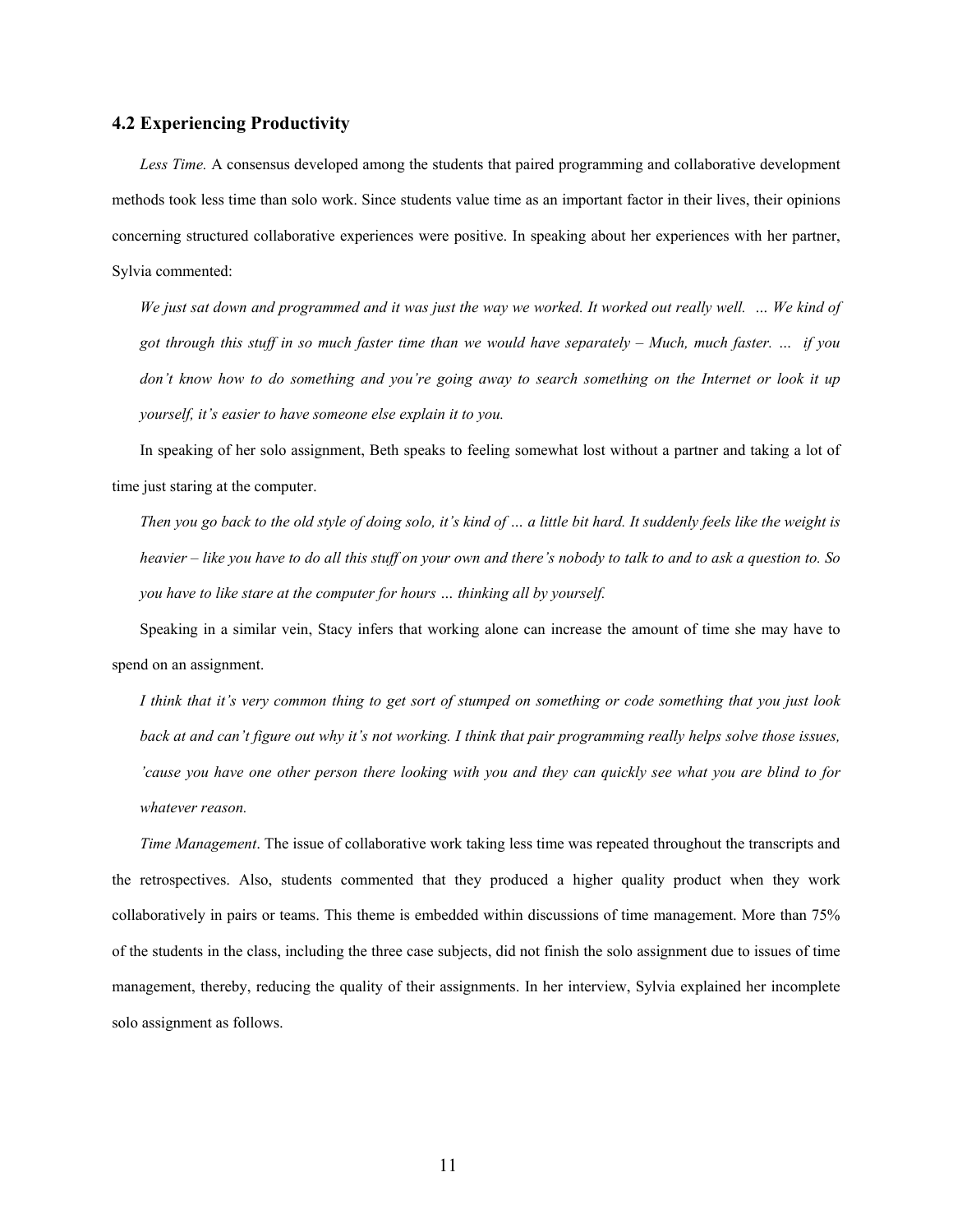*That didn't go well, But I didn't ... with Fall Break and everything I went on [vacation]. So I didn't get started on it until kind'a the day before which … I mean I knew I wasn't going to get it done, but I had so much else to do. I didn't, you know,… I just wasn't prepared.* 

Time management affected the quality of Beth's first pair programming assignment.

*Well actually I think I ran into a problem. We didn't complete the assignment... and our output* [was] not *completely correct. … We ended up sitting in the lab and it's due at 11:45 … we were doing the testing right up to that time... so it feels* [like] *a lot of pressure because we didn't meet much in the first week. That's the main thing.* 

On the other hand, she speaks about the high quality of her team products based on their frequent and timely face-to-face planning meetings.

*We're going at a* [good] *pace, I feel. If we continue to do that I think we'll be able to finish the stuff a little bit earlier than the due date so we will be able to attempt the … extra credit.*

Throughout the interview, all three students expressed feelings of frustration and discomfort when they experienced poor time management on their part or the part of team members. High quality products were associated with timely meetings of the pair or team.

#### **4.3 Building Confidence**

Within the focus of the collaborative pair programming and team planning, these three women became more confident over the 15 weeks of the course. Each began their first pair programming assignment with a negative experience. Sylvia's first partner went off and completed their pair assignment on his own.

*… It was very strange having to work with someone else and my first assignment didn't go very well in that he went away and did the whole thing and didn't ask me anything about it … I was very annoyed … I had all the*  ideas in my head and we were supposed to meet up and start coding and he came back and said, "I got it *done." But I think it turned out afterwards he probably should have* [met with me] *'cause we had one or two errors in it that I would have spotted straight away.* 

As previously noted, Beth and her first partner had time management issues. She explained their procrastination further in the interview.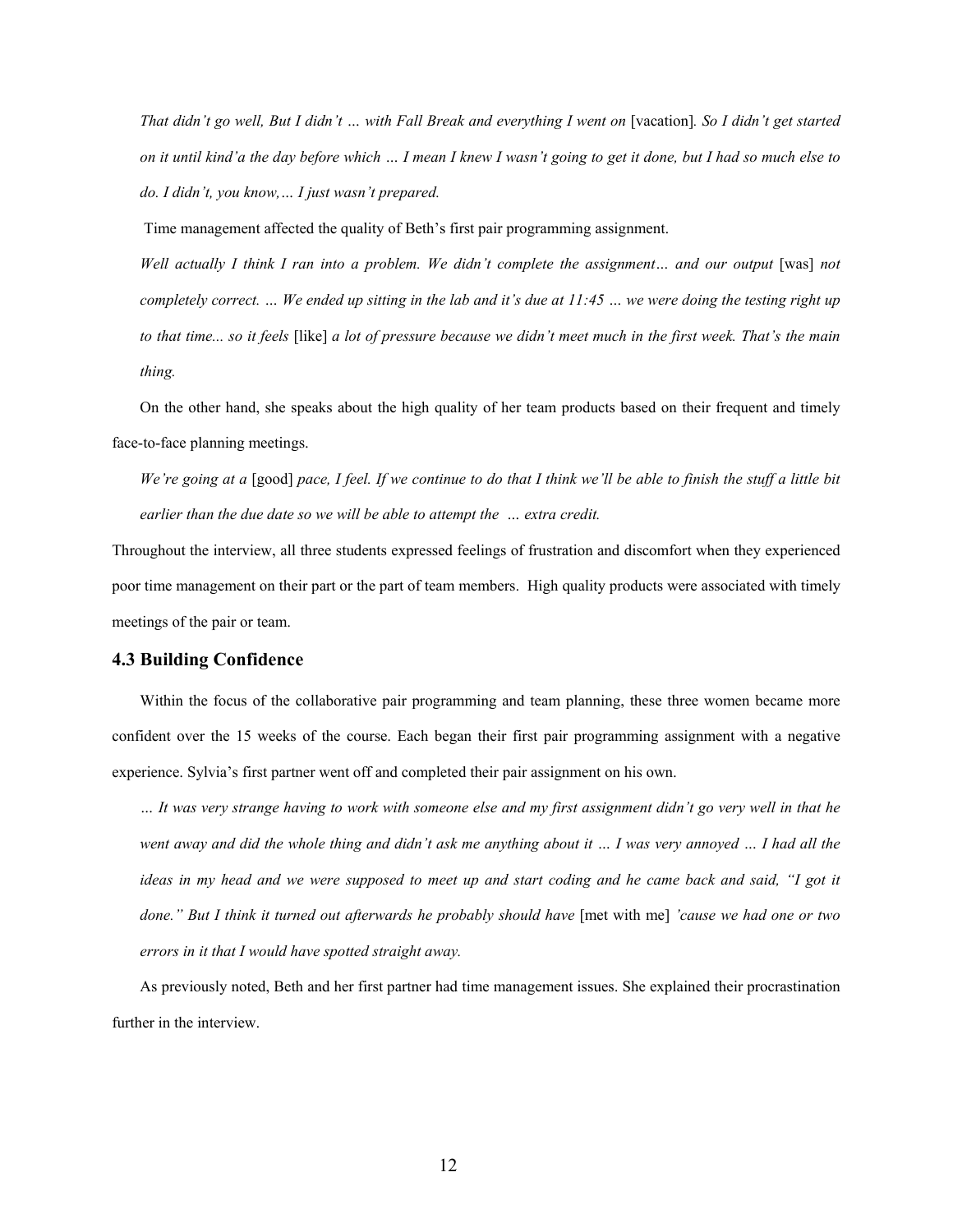*I think like at the beginning we just didn't realize timing issues that are critical because it's a first time for both of us* [using] *pair programming. … we sort of tended more like when we do the solo. You know, both of us don't have time to meet today. We will meet tomorrow, or push it back to the day after.* 

Stacy's initial experience was stressful because her partner dropped the class two days before the assignment was due.

*She said, "I'm sorry we can't even get together because I'm going to be on vacation and so we're just going to have to work separate and then put our parts together." So, she divided up our work and then the day we were supposed to come back and put them together – like two days before it was due – and when I got in the lab – [she said] "I didn't do any of my part when I was on vacation so I'm dropping." So that wasn't the best. That gave me a little bit of a not so good view of the pair programming just because my partner ditched on me, but the second time the pair programming worked better.* 

Yet after these initial experiences, which may be essential to learning to work together, these women expressed positive feelings about their productivity within the collaborative experience. Stacy revealed her feeling of relief and confidence when she has a programming partner.

*I'm always running into problems where I get stumped and when I try to debug my own code, I have the hardest time figuring out why what I did is not perfect. So it's a lot easier to have somebody there. I … took a break from school and did some co-op and stuff and so it's actually been about a year before this class before I had done Java programming and I was not so fresh on it. So the pair programming really helped me because I would sit there* [with my partner] *and I would go, "Now there's a method and it's something you can token on strings." Then they would go, "Oh, yeah, there's a string tokenizer," and I'd just type it in – you know it was a lot easier. I didn't have to go just searching through the APIs for hours.* 

Sylvia details why face-to-face collaborative ways of working helped her to avoid errors in her reasoning. Less time and a higher quality product appear to build her confidence.

*It's definitely good for coding as well. You know, if you're writing something and the other person is like "How is that going to work?" You would explain the whole thing to them. … If you're explaining your reasoning you see flaws easier, you see flaws in your reasoning whereas if you do it on your own you're probably going to go away and code the whole thing and then suddenly you realize … ooops … "I don't know what I was actually doing here."*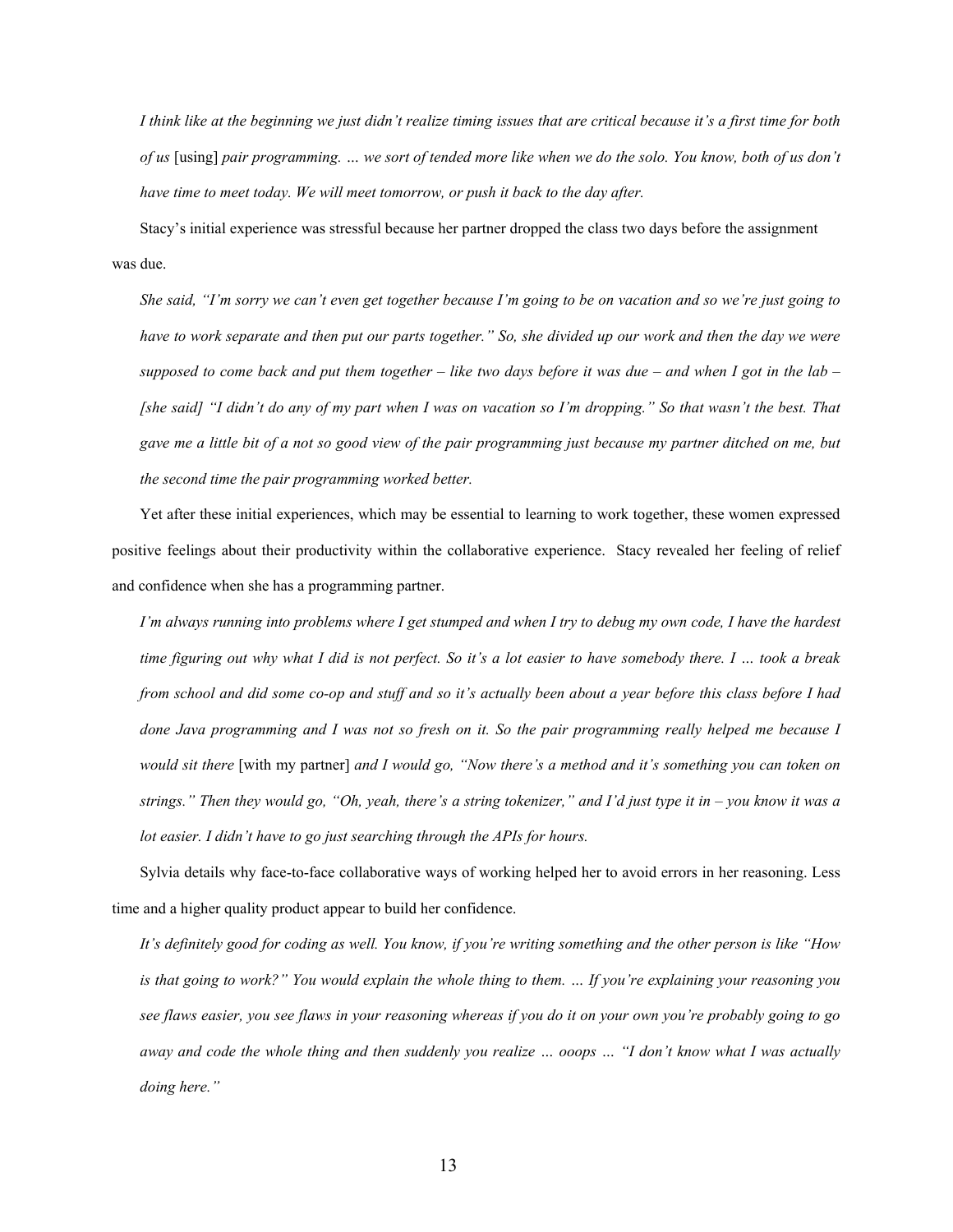As seen in previous comments, Beth expressed feelings of not being confident in her abilities. However, she did reveal that she received affirmation from her partners who expressed their weaknesses in understanding. These exchanges seemed to provide a sense of relief to Beth, realizing that she was not the only one who does not know "the answer." When asked by the interviewer if it was helpful communicating and talking with the other person, Beth responded:

*Yeah, definitely. Because in a situation where you don't understand some stuff, you can ask the other person. The other person maybe says, "Yeah, I understand it," or "No, I don't understand it either." … Then you know you're not the only person – somebody else is having the same problem. … If you're on your own and you have some problem – you don't understand - you sort of tend not to ask people as opposed to two of you – none of you understand it. … Then you don't feel any embarrassment. … You tend to be more open with the other person, where if you're working well together then you tend to be really open. You can learn a lot from that.* 

The partners take turns being the teacher and the taught, from moment to moment. For example, this female student could more easily overcome the potential feeling of having inferior knowledge to a male because she, in turn, helped another student.

*For instance, HW2 - I felt that [male] was more knowledgeable that I in white box testing so he took the time to explain things to me. Then with HW6, [female] was lost, but I actually explained the concept of JSP and HTML*  to her after I learned it from the TA. It's just a big learning circle where no one feels intimidated because we all *are peers . . . I'm doing better than I would if I had to work alone.* 

For the stronger students, the collaborative experience served to enrich the learning environment. Having a partner there to fill in the gaps in her knowledge increased Stacy's confidence in her Java programming abilities. In a somewhat different vein, Sylvia found that a good partner could slow down her thinking, catching errors in her reasoning, before she became lost in a plan that was not productive. The average student received assurances from her partners who may not have understood parts of the assignment either. Beth noted that she felt less embarrassment and was more open with her partners than her classmates, all of which contributed to her increased confidence.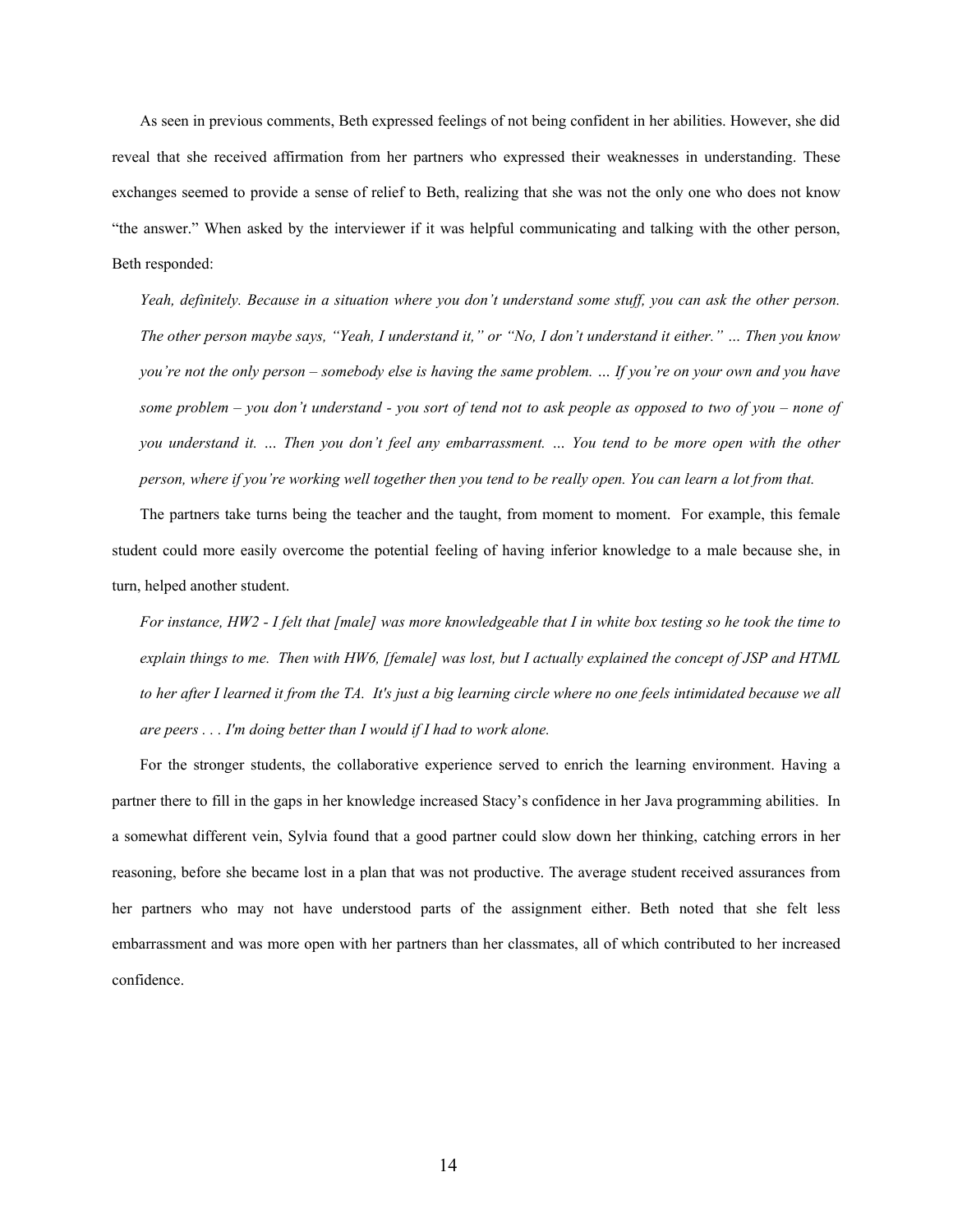# **4.4 Increasing Interest in IT Careers**

Each woman spoke with enthusiasm of her future career in IT. While Sylvia and Beth were aiming toward careers in software development, Stacy saw herself participating in a networking career, an extension of her internship.

*Well, it's kind of weird because you do all the configurations on the network – it's almost like it's own sort of programming like you have to know the language to type in all the codes and stuff. So I kind of felt like I got a*  little bit of the programming that I like, but it also combined with hardware. So I felt like it was kind of a neat *combination 'cause I like hardware, too.* 

Sylvia shares her career interests saying, *I want to go into software development – the actual coding and all that kind of thing is where I'd be most interested.* Later she expresses confidence about her vision of the future workplace. *...it's probably the same for everyone, that they don't really know what they're going to get themselves into, so I'm not too worried that way*.

In a similar vein, Beth shared her ideas about a future IT career.

*Well, I hope I end up in software development where that's my main, major area. Mostly we'd probably start*  with software testing. I'm doing one course in that as well, but I hope I really end up developing stuff, *developing tools or whatever.* 

The voices of these women have spoken to the value they placed on working together using pair programming and agile software development. They noted the importance of time management in increasing the quality of their completed assignments, speaking with confidence about their experiences. All three anticipate completing their degrees to work in IT careers.

# **5 Conjectures and Implications**

The type of qualitative inquiry reported in this paper does not produce generalizeable results. The case study is a tool for advancing ideas or conjectures to be tested with other subjects at another study. When writing the conjectures, there are three parts that we address: the conjecture statement; an explanation of the statement; and a discussion of related research results available in the literature. Larger quantitative studies can then be designed to evaluate the generalizability of the case study's conjectures. In this section, we propose three conjectures:

*Conjecture 1. Effective collaboration is not accomplished via piece-meal, "divide-and-conquer" project management.*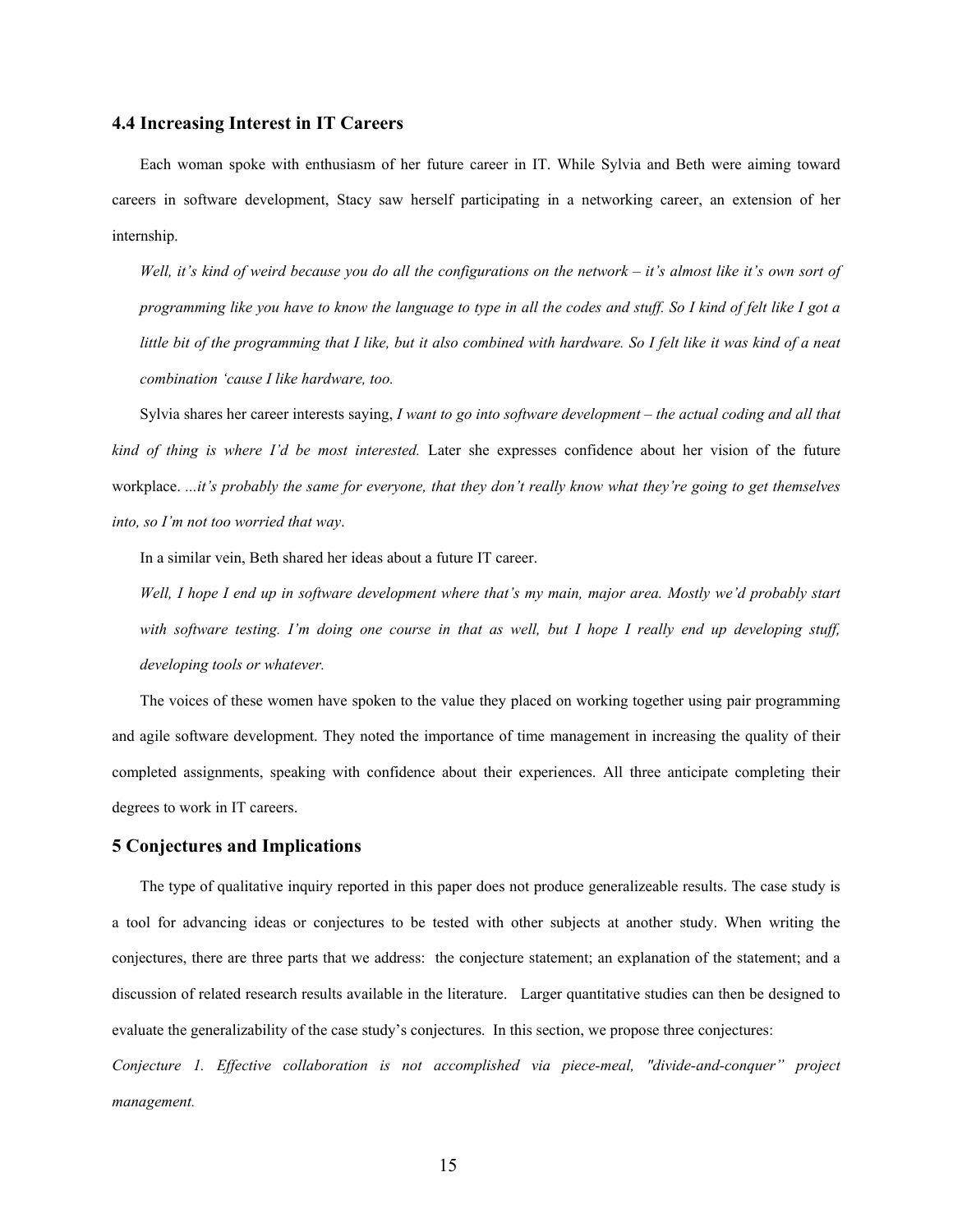Frequent, face-to-face meetings appear to be a requirement for timely, high quality products. However, several students in this research had bad initial collaboration experiences from which they were able to recover within the next pair programming assignment. Waite et al. [2004] suggest several strategies to improve students' collaborative skills, which may alleviate this problem. Their suggestions include fostering classroom discussion, use of group decision making exercises, and emphasizing the instructional value of the assignments instead of focusing on the end products. Johnson, Johnson et al. [1991] claim that successful collaboration of undergraduate college students involves face-to-face "promotive interaction" where students help each other learn from sharing a mutual goal. *Conjecture 2. Collaboration helps female students build confidence with higher quality products.* 

 Margolis and Fisher [2002] found that once-enthusiastic female college students find themselves in a descending spiral of interest through the corroding effects of lack of confidence, negative comparisons to peers, poor pedagogy, and biased environments. Conversely, when students perceive value and quality in their products, there is an increase in their perceptions of their abilities. The confidence levels of the women in this study grew over time as they gained experience from working in collaborative situations. Using the resources of a partner or planning together more effectively to complete the assignment on time contributed to their sense of accomplishment. Research has shown that women who are confident in their activities will retain interest in those activities. Lancaster and Smith [1994] found the use of cooperative educational practices helps to diminish the influences that cause women to lose self-confidence, particularly in traditionally male-dominated fields such as computer science. Moreover, Johnson, Johnson et al. [1991] assert that students working together have more confidence in the value of their ideas. In collaborative situations, it is important for all participants to feel their ideas are worth sharing. By increasing the confidence levels of these women who, in turn, share their ideas, higher quality products are produced by the team in addition to the positive effects on the women, themselves.

*Conjecture 3. Effective collaboration may help students manage time more effectively.* 

We infer that a reduction in the time of the task with a corresponding increase in the quality of completed task can result from structured collaborative experiences that require face-to face-meetings. Nespor [1994] investigated the time-intensive requirements needed to study physics and Eisenhart and Finkel [1998] noted the time demanded of undergraduate engineering majors. Several studies [Mackavey and Levin, 1998] note that females, even as undergraduates, have more time constraints than males. The relational responsibilities of family, friends, and significant others require women to spend more time away from their studies [Mackavey and Levin, 1998].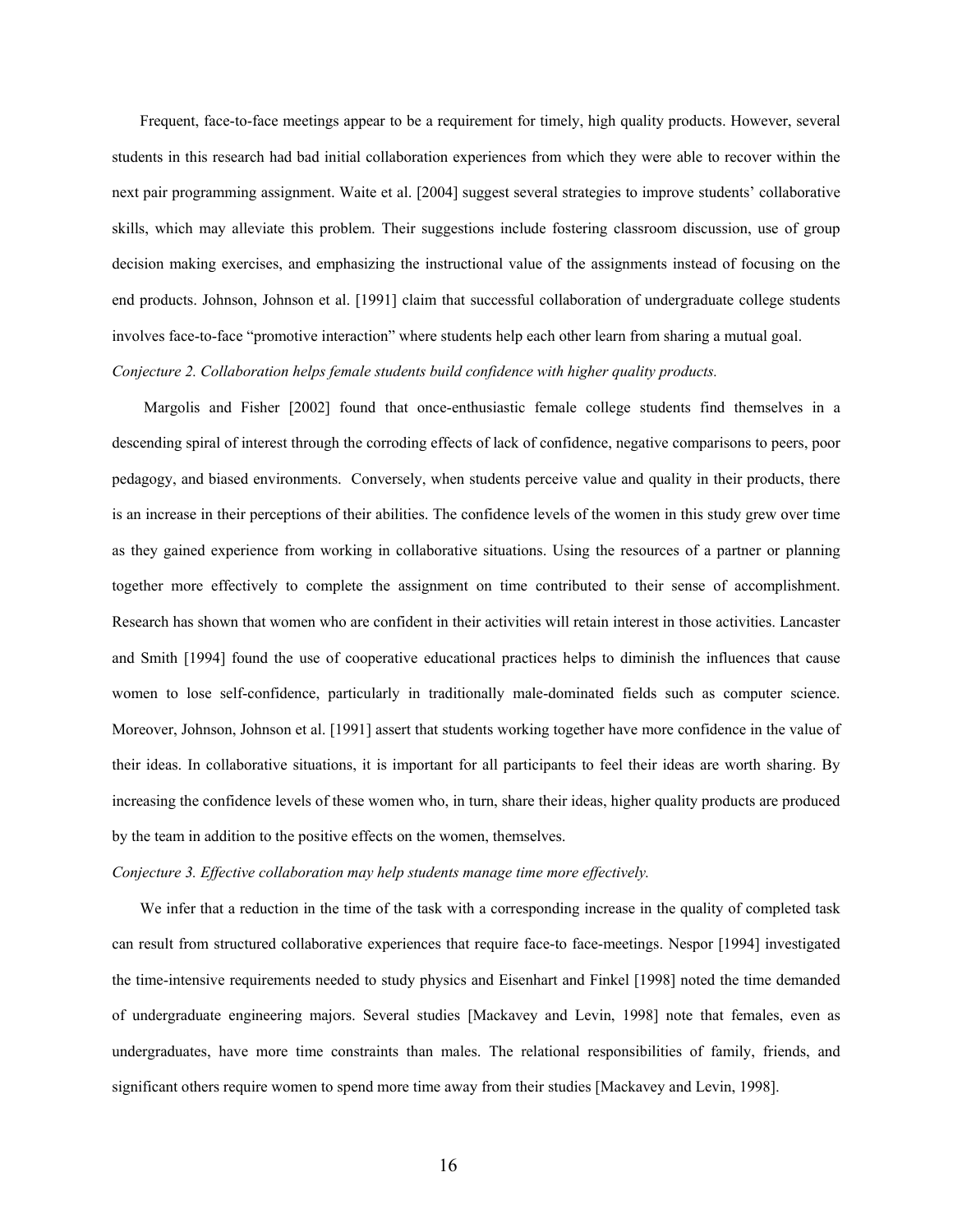Margolis and Fisher [2002] conducted a longitudinal study following the students' experiences for two to four years including 51 female and 46 male computer science majors at Carnegie Mellon University [Margolis, 1997]. In the interviews, the researchers found evidence of a cultural stereotype of the successful computer science student as being a person who is at the computer "twenty-four hours a day/seven days a week ('24/7'), living, thinking, and breathing computer science." [Margolis, 1997] Female students are concerned that their study of computer science may require a myopic focus of the computer, may detach them from people, and could require 24/7 dedication. Margolis and Fisher [2002] express their concern that many women students are hesitant to join the computer science world*,* where they fear that the links to other interests in their lives will disappear gradually. Twenty percent of the female students interviewed questioned their choice of major in computer science because they felt that they do not share the same type of focus and intensity of interest they see in their male peers. [Katira, 2004] We observe that pair programming and agile development can aid in this concern because the students are not only interacting socially with people while they do their work, but they are completing tasks faster – allowing the students to pursue other life interests.

The implications of this study are found in the relationship between collaboration and time, confidence, and interest in IT careers among women software engineering students. The data provide an image of collaboration and the dynamics that emanate from a number of collaborative experiences in a software engineering course. Connections are made beginning with the observation that an essential ingredient of the collaboration is face-to-face meetings to accomplish the successful completion of assignments. Whether coding or planning, these meetings were deemed essential for success. Students observed that they were more productive when working collaboratively, taking less time and producing a higher quality product. With more productivity, these women experienced more confidence and consequently more interest in IT careers. As shown in Figure 1, these factors build a disposition of apprenticeship within IT careers, and as Stacy commented based on her solitary IT work experiences in a networking company,

*… from my experiences in this class I would say that I would love to be part of some kind of programming team where we were able to kind of feed off each other and work closely together rather than just being like locked off in an office by yourself for a month or something.*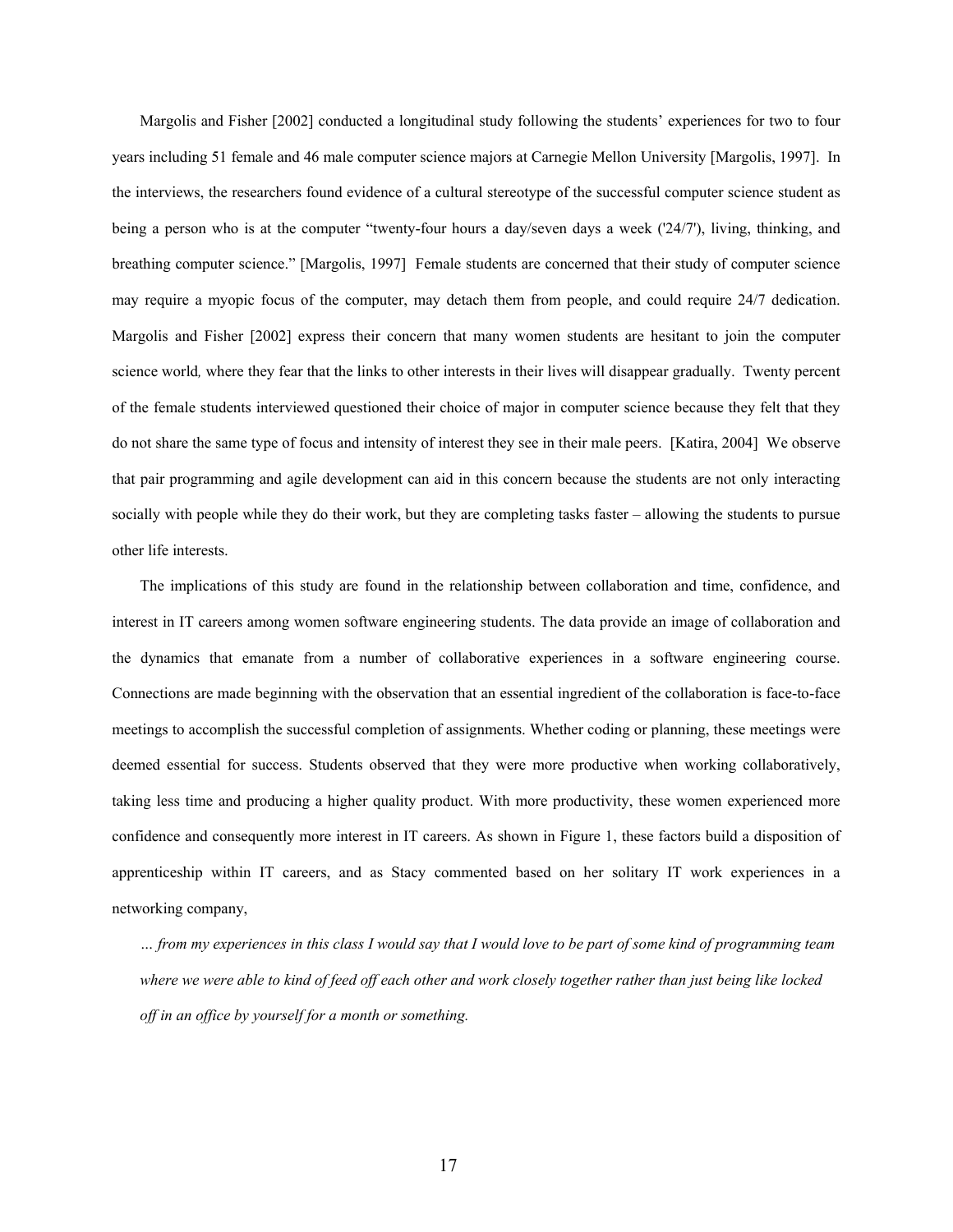

Figure 1. Effects of a Collaborative Apprenticeship on Female Students' Interests in IT Careers **6 Summary and Future Work** 

Our initial intent was to characterize the collaborative learning environments of pair programming and agile software development. The collective case study of three females in the class revealed four themes common to each: working with others; productivity; confidence; and interest in IT careers. Three conjectures concerning collaboration emerged from our study and included the importance of face-to-face meetings, an increased confidence among women based on product quality, and a significant reduction in the amount of time spent on assignments. Additionally, we propose a model for future testing that connects these three factors with an increased interest in IT careers.

There have been few pedagogical approaches to address the problem of time issues among undergraduates. Here we conclude that pair programming and agile software development techniques are pedagogical alternatives to improve undergraduate computer science while working to retain females in IT careers. Our future work will test the time management issues of the model proposed in Figure 1 within the collaborative contexts of pair programming and team projects. While time is a very important value for women, we propose to test the hypothesis that time is also highly valued by most men. Case studies of collaborative work environments are of additionally interest to us in terms of less time, higher quality, and more job satisfaction.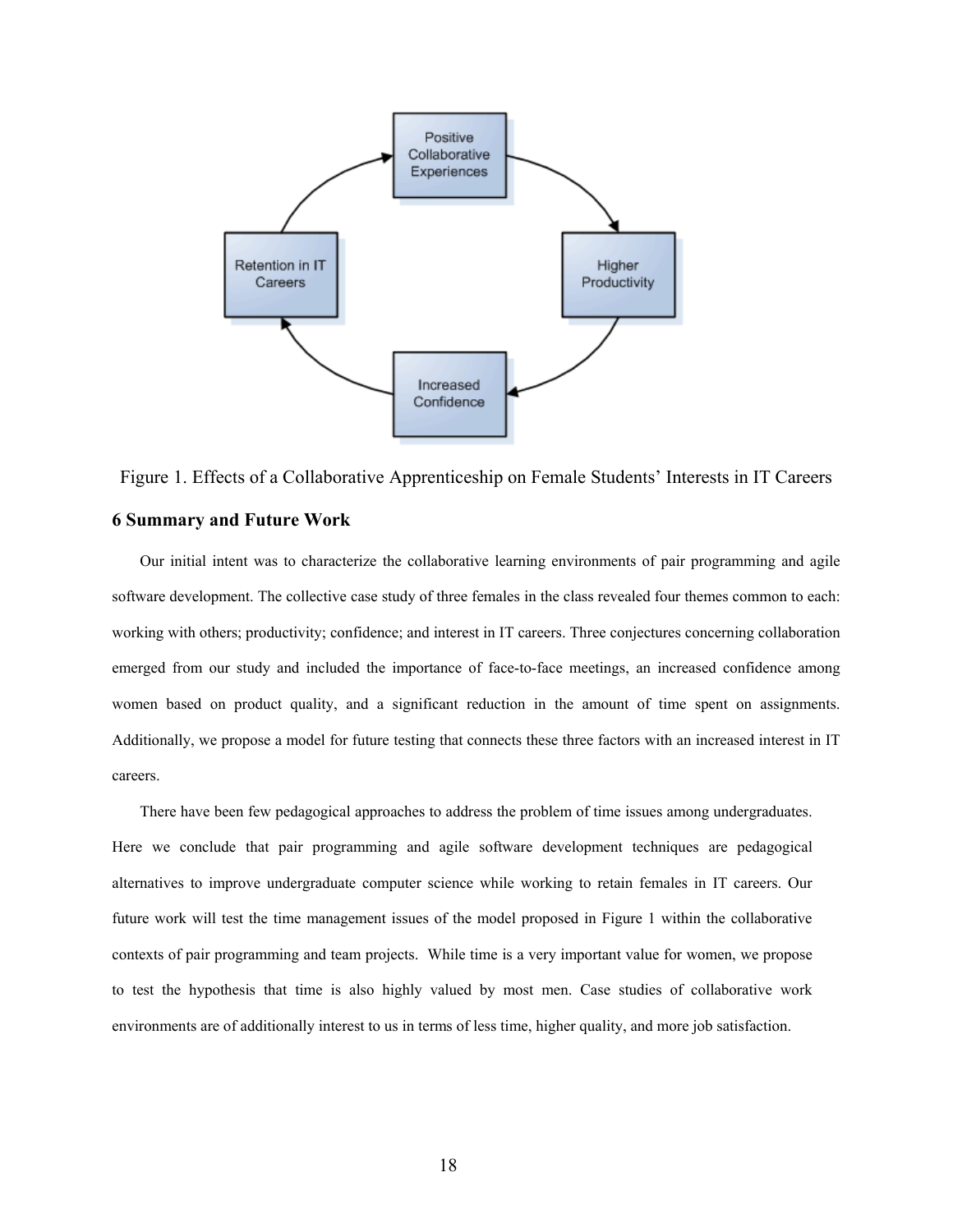#### **Acknowledgements**

This material is based upon work supported by the National Science Foundation under Grant No. 00305917. Any opinions, findings, and conclusions or recommendations expressed in this material are those of the author(s) and do not necessarily reflect the views of the National Science Foundation.

# **References**

Arnold, K. (1994). Academically talented women in the 1980s: The Illinois Valedictorian Project. Women's Lives through Time: Educated Women in the Twentieth Century. K. Hulbert and D. Schuster. San Francisco, Jossey-Bass. Basili, V. R. and A. J. Turner (1975). "Iterative Enhancement: A Practical Technique for Software Development." IEEE Transactions on Software Engineering **1**(4).

Beck, K. (2000). Extreme Programming Explained: Embrace Change. Reading, Mass., Addison-Wesley.

Berenson, S., K. M. Slaten, et al., "Collaboration through Agile Software Development Practices: Student Interviews and Lab Observations," North Carolina State University Department of Computer Science, Raleigh, NC TR-2004- 12, April 26, 2004.

Bevan, J., L. Werner, et al. (2002). Guidelines for the User of Pair Programming in a Freshman Programming Class. Conference on Software Engineering Education and Training, Kentucky.

Boehm, B. (2002). "Get Ready for Agile Methods, with Care." IEEE Computer **35**(1): 64-69.

Cockburn, A. (2001). Agile Software Development. Reading, Massachusetts, Addison Wesley Longman.

Cockburn, A. and L. Williams (2000). The Costs and Benefits of Pair Programming. Extreme Programming and Flexible Processes in Software Engineering (XP2000), Cagliari, Sardinia, Italy, Addison-Wesley.

Cohoon, J. M. (2001). "Toward improving female retention in the computer science major." Communications of the ACM **44**(5): 108-114.

Creswell, J. (1998). Qualitative inquiry and research design: Choosing among five traditions. Thousand Oaks, CA, Sage.

Eisenhart, M. and E. Finkel (1998). Women's science. Chicago, University of Chicago.

Freeman, P. and W. Aspray, "The Supply of Information Technology Workers in the United State," Computing Research Association, Washington, DC.

Hanna, G. (1996). Towards gender equity in mathematics education. Boston, MA, Kluwer.

Highsmith, J. (2002). Agile Software Development Ecosystems. Boston, MA, Addison-Wesley.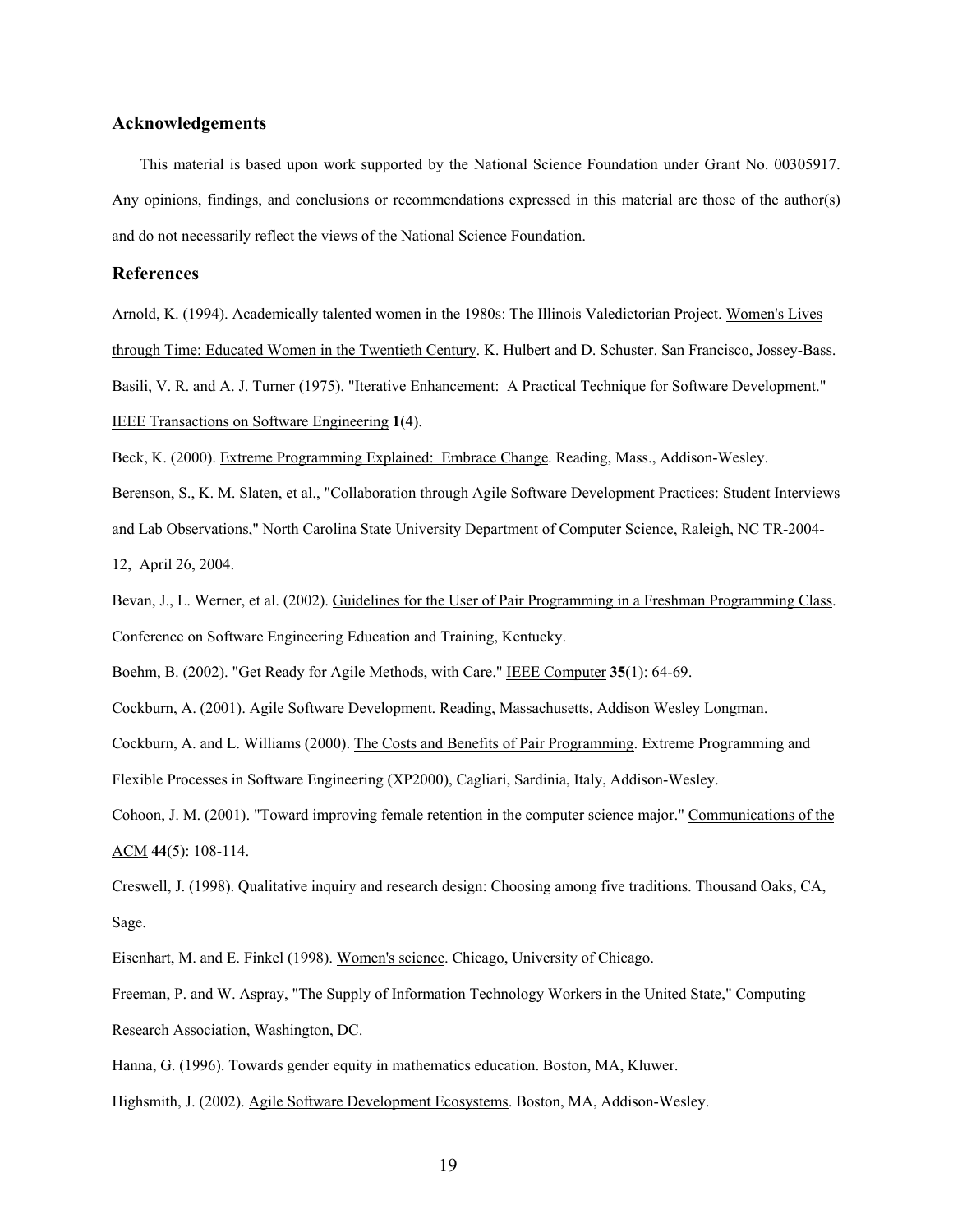Holland, D. and M. Eisenhart (1990). Educated in romance: Women, achievement, and college culture. Chicago, IL, University of Chicago.

Huberman, A. and M. Miles (2002). The qualitative researcher's companion. Thousand Oaks, CA, Sage Publications.

Johnson, D. W., R. T. Johnson, et al. (1991). Active learning: Cooperation in the college classroom. Edina, MN, Interaction Book Company.

Katira, N. (2004). Understanding the Compatibility of Pair Programmers. Department of Computer Science. Raleigh, NC, North Carolina State University.

Kerr, B. (1994). Smart girls. Scottsdale, AZ, Gifted Psychology.

Lave, J. and E. Wenger (1991). Situated Learning: Legitimate peripheral participation. New York, NY, Cambridge University Press.

Mackavey, M. and R. Levin (1998). Shared purpose: Working together to build strong families and highperformance companies. New York, AMACOM.

Margolis, J. and A. Fisher (2002). Unlocking the Clubhouse: Women in Computing. Cambridge, Massachusetts, The MIT Press.

Margolis, J. a. A. F. (1997). Geek Mythology and Attracting Undergraduate Women to Computer Science. Joint National Conference in Engineering Program Advocates Network and the National Association of Minority Engineering Program Administrators.

McDowell, C., L. Werner, et al. (2002). The Effect of Pair Programming on Performance in an Introductory Programming Course. ACM Special Interest Group of Computer Science Educators, Kentucky.

McDowell, C., L. Werner, et al. (2003). The Impact of Pair Programming on Student Performance of Computer Science Related Majors. International Conference on Software Engineering 2003, Portland, Oregon.

Nagappan, N., L. Williams, et al. (2003). Improving the CS1 Experience with Pair Programming. SIGCSE 2003.

Nespor, J. (1994). Knowledge in motion: Space, time and curriculum in undergraduate physics and management. Washington, DC, Falmer.

Palmer, S. R. and J. M. Felsing (2002). A Practical Guide to Feature-Driven Development, Prentice Hall PTR. Schwaber, K. and M. Beedle (2002). Agile Software Development with SCRUM, Prentice-Hall.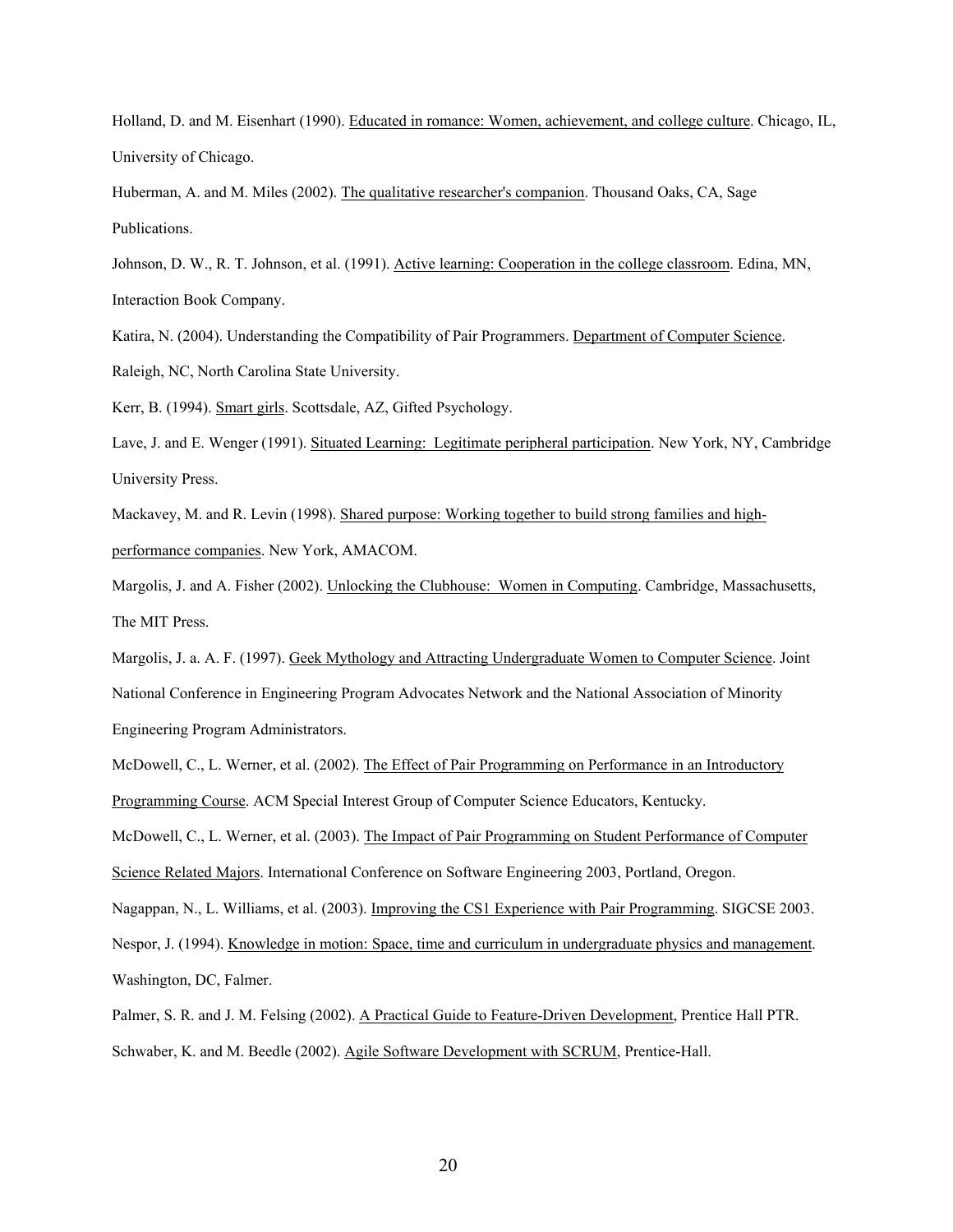Seymour, E. and N. Hewett (1997). Talking about leaving: Why undergraduates leave the sciences. Boulder, CO, Westview.

Srikanth, H., L. Williams, et al. (2004). On Pair Rotation in the Computer Science Course. Conference on Software Engineering Education and Training, Norfolk, VA.

Vouk, M., S. Berenson, et al. (2004). Women and Information Technology (WIT): A Comparative Study of Young

Women from Middle Grades through High School and into College. Annual Principal Investigators Meeting,

National Science Foundation, University of Pennsylvania. Philadelphia, PA.

Williams, L. and R. Kessler (2003). Pair Programming Illuminated. Reading, Massachusetts, Addison Wesley.

Williams, L., R. Kessler, et al. (2000). Strengthening the Case for Pair-Programming. IEEE Software. **17:** 19-25.

Williams, L., E. Wiebe, et al. (2002). "In Support of Pair Programming in the Introductory Computer Science

Course." Computer Science Education **September**.

Williams, L., K. Yang, et al. (2002). Pair Programming in an Introductory Computer Science Course: Initial Results and Recommendations. OOPSLA Educator's Symposium, Seattle, WA.

Williams, L. A. (2000). The Collaborative Software Process PhD Dissertation. Department of Computer Science. Salt Lake City, UT, University of Utah.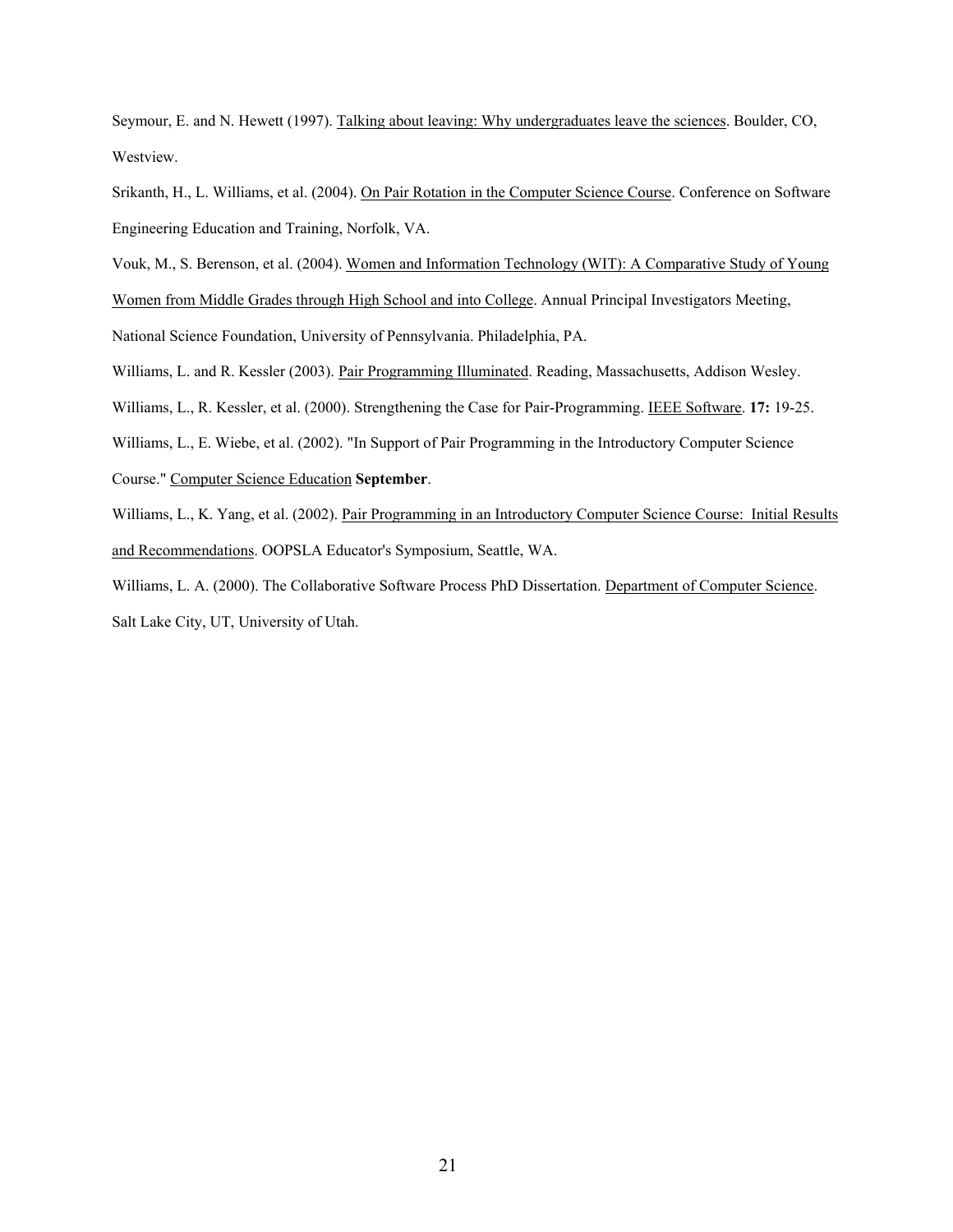# **Appendix A: Interview Protocol**

# **October 2003**

#### OPENING:

SAY: We are evaluating the instructional approaches used in your computer science 326 course. It is important for the instructors to know how well these new methods are working for you. This is why we want to ask some of the students what they think about the programming assignments in this course.

Your responses will be anonymous. While we will share the results of the interviews with the instructor, he or she will not know that you were interviewed.

- 1) What do you think of the assignments so far?
	- a) Can you explain why you think that?
	- b) Can you give me an example?

2) So some of the assignments have been paired and some have been solo. What do you think the students in your lab prefer, pair or solo?

- a) What reasons do they give for preferring \_\_\_\_\_\_\_\_\_\_\_?
- b) What about those who prefer \_\_\_\_\_\_\_\_\_?
- 3) What about you? What approach do you prefer?
	- a) Why is that true?
	- b) Any other reasons?
- 4) What makes \_\_\_\_\_\_\_\_\_ an effective instructional tool for you?
	- a) Have you noticed other approaches that help you learn?
	- b) Can you give me an example?
- 5) What do you see yourself doing after graduation?
	- a) Have you ever done this before? How did it go?
	- b) How do you envision the workplace?
- 6) Do you think pair programming will work in today's IT workplace?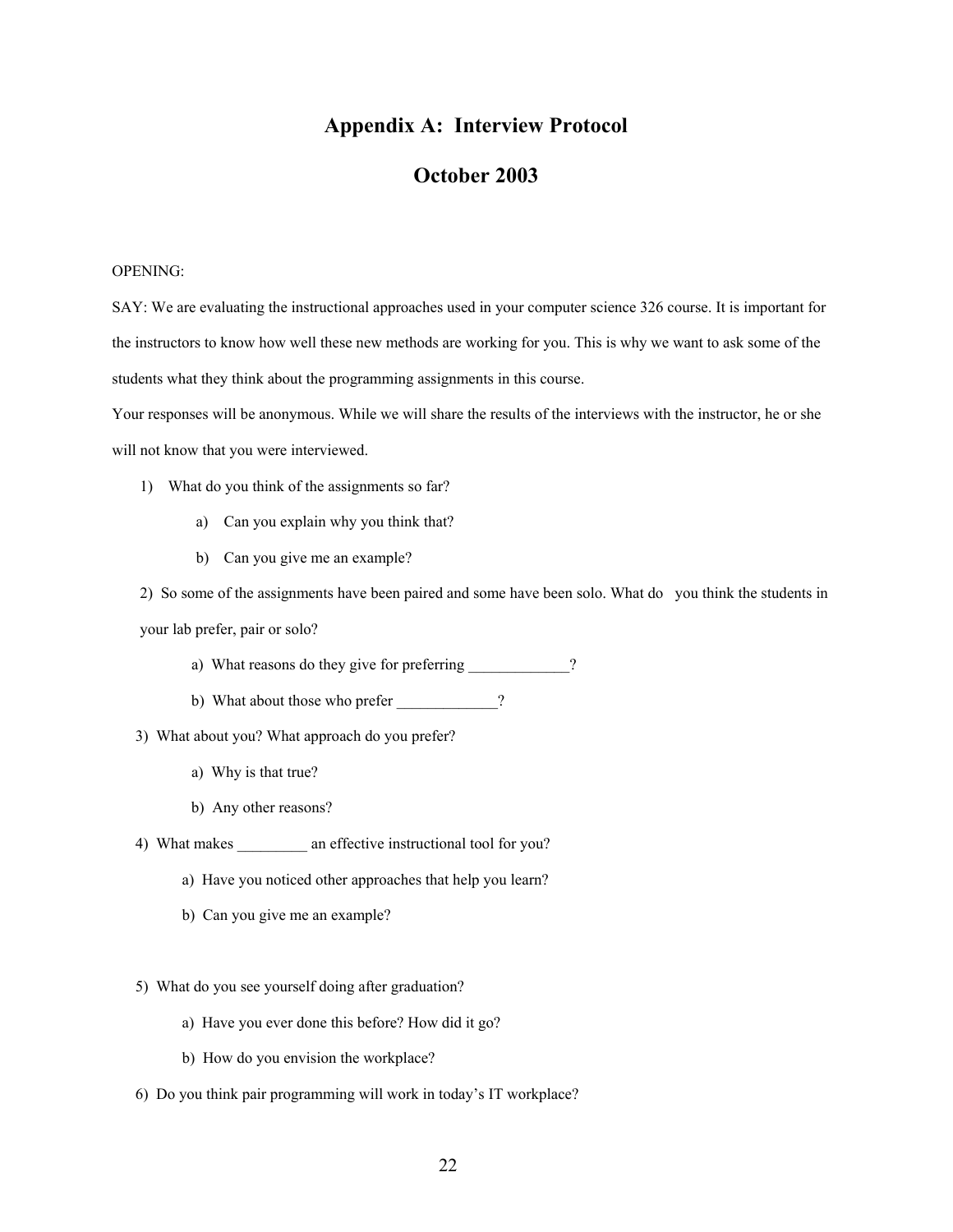- a) Why? Please explain this idea some more.
- b) Why not? Please explain this idea some more.

Thanks very much for your time. You were very thoughtful. Your ideas will help many students here at NC State and in other programs across the United States. Good luck with the semester.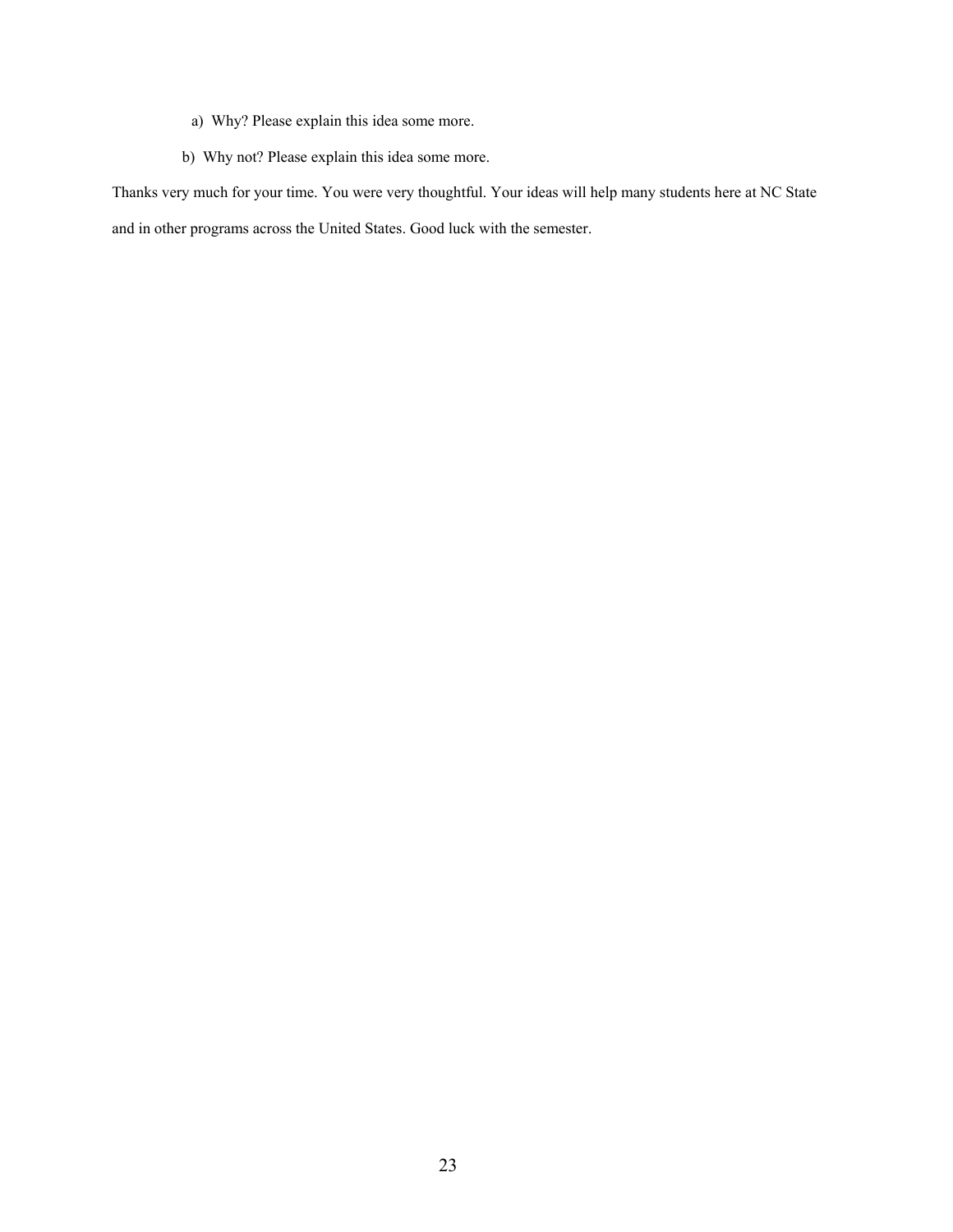# **Appendix B: Project Retrospective Protocol**

Turn in a two- to three-page document that enumerates honestly and constructively what worked and didn't work well with your team project. At a minimum, specifically discuss:

- 1. User Stories, Iteration, Acceptance Tests: Did having three short iterations help you pace yourself to completion? Do you feel you benefited from feedback you got after each iteration? Did having the Acceptance Tests help you to clarify the requirements?
- 2. Configuration management: Did CVS help you manage your files?
- 3. JUnit and FIT: Do you feel either or both of these kinds of testing helped you in creating a high quality project? Do you feel like this kind of testing helped reduce debugging time? Did you create these test cases as you went along or did you complete a user story and then run the tests? Based on your experience, do you think it is best to create the tests all along or at the end?
- 4. Your method of work: Pair programming or Solo programming. How did it work? What percentage of time do you feel like you worked solo, what percentage of the time do you feel you worked in pairs? What made you decide when to work solo and when to work in pairs [time constraints, difficulty of work, etc.]
- 5. How well your team communicated with each other. What vehicles did you use for communication web site, email, setting up a mailing list, etc.
- 6. Division of team roles both the team roles discussed in class (team leader, development manager, quality manager. planning/process manager) . . . but also did you assign a certain person to be the SWT expert, etc. How was technical information shared within the team?
- 7. Did you enjoy the project? Why or why not? Did you like the fact that it was an Eclipse plug-in? [This question will help immensely for choosing next year's project.]
- 8. Did you reuse any code found on the web? How did this go? How was testing this code?
- 9. How did you like Extreme Programming? Do you think your project would have instead been better run in a plan-driven way? Did you formally or informally create use cases, class diagrams, or sequence diagrams? If so, did you share them among the team? Did you run any CRC card sessions?
- 10. What advice do you have for next year's class that will have a 4-5 person, 6 week team project [which may or may not be an Eclipse plug-in?]